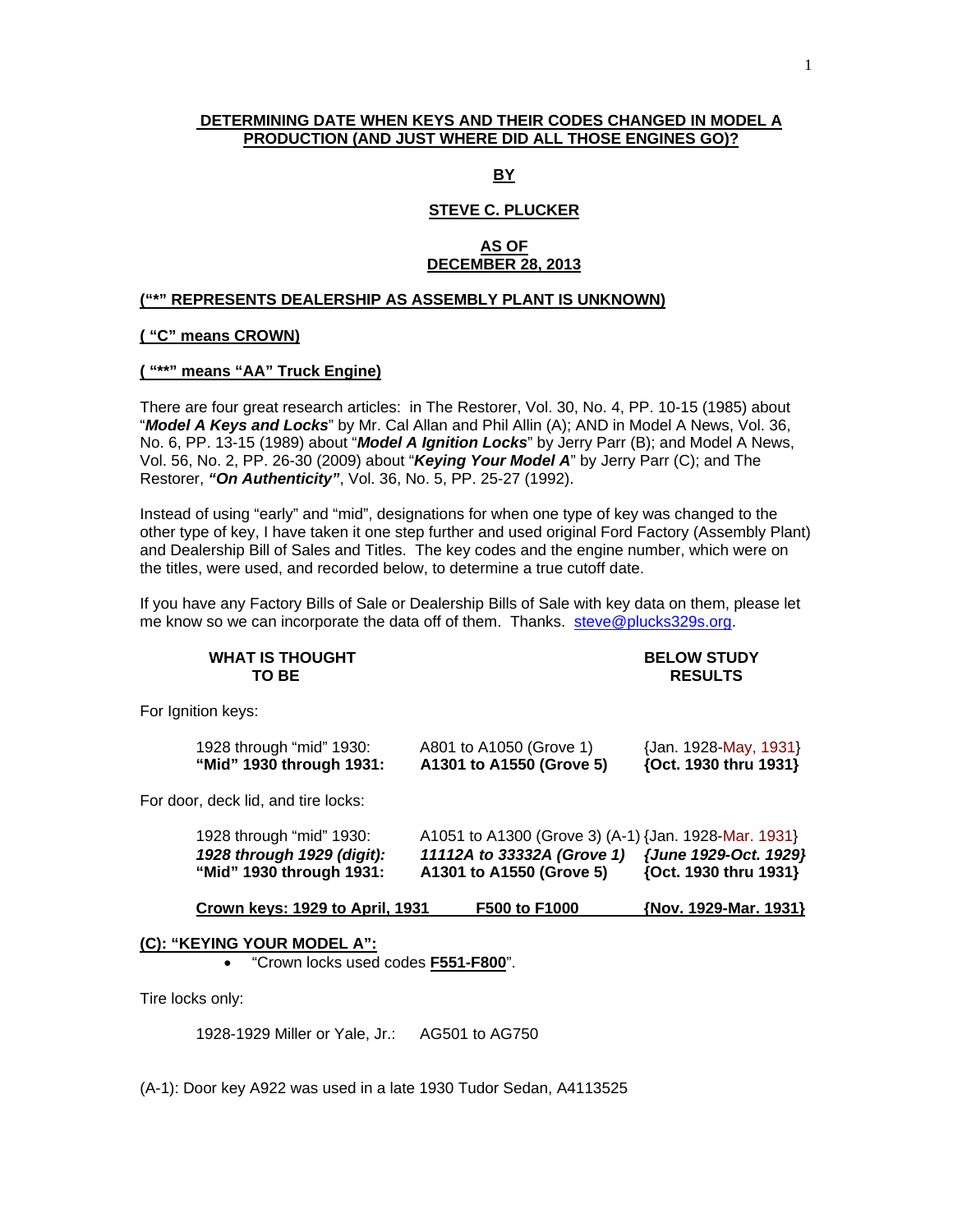### **ENGINE # DATE IGNITION DOOR DECK TIRE ASSEMBLY KEY KEY**

#### **(B): "MODEL A IGNITION LOCKS":**

- "Lock A-11582-A was used from start of production in 1927 until the instrument panel changed in mid-1930.
- This lock was operated by key A-11586-A.
- This lock had the code number stamped on the side of the plated cap.
- These locks used the code number series A800 through A1050".

| 0006017(3)  | 01/05/28 | A855 | <b>SAN FRANCISCO, CA</b> |
|-------------|----------|------|--------------------------|
| 0008329(9)  | 01/12/28 |      | SOMERVILLE, MA           |
| 0009603(9)  | 01/16/28 |      | SOMERVILLE, MA           |
| 0015404(15) | 01/27/28 |      | DETROIT. MI              |
| 0016157(7)  | 01/30/28 |      | <b>KEARNY. NJ</b>        |

#### **(C): "KEYING YOUR MODEL A":**

• A Ford change letter dated March 1928 called for the removal of both names (Ford and Briggs and Straton Corp.) from keys and only the "B" in a diamond remained.

| 04/02/28<br>0068794(9)                              | SOMERVILLE, MA           |
|-----------------------------------------------------|--------------------------|
| A1191<br>0092582(42)<br>04/19/28<br>A917            |                          |
| 0123436(9)<br>05/08/28                              | SOMERVILLE, MA           |
| 0124811(39)<br>05/09/28<br>A1002<br>A1055           | ST. LOUIS, MO            |
| 0131920(3)<br>05/14/28                              | SAN FRANCISCO, CA        |
| 0134808(2)<br>05/15/28<br>A1269<br>A959             | CHESTER, PA              |
| $0135405(12)$ **<br>05/16/28<br>A884                |                          |
| 0144865(6)<br>05/22/28<br>A1022<br>A1194            | MILWAUKEE, WI            |
| 0151666(37)<br>05/24/28                             | <b>SAN FRANCISCO, CA</b> |
| 0167266(9)<br>06/01/28<br>A988                      | <b>SOMERVILLE, MA</b>    |
| 0185435(34)<br>06/12/28                             | SAN FRANCISCO, CA        |
| 0198453(9)<br>06/19/28<br>A890                      | SOMERVILLE, MA           |
| 0199467(3)<br>06/19/28                              | SAN FRANCISCO, CA        |
| 0228783(15)<br>07/02/28                             | <b>BUFFALO, NY</b>       |
| 0234842(9)<br>A1022<br>A1073<br>07/06/28            | <b>SOMERVILLE, MA</b>    |
| 0246602(9)<br>07/12/28<br>A827                      | <b>SOMERVILLE, MA</b>    |
| $0253724(9)$ **<br>A <sub>1018</sub><br>07/16/28    | SOMERVILLE, MA           |
| 0271551(3)<br>07/20/28                              | SAN FRANCISCO, CA        |
| 0288290(9)<br>07/27/28<br>A742<br>A <sub>1226</sub> | SOMERVILLE, MA           |

#### **JULY 28, 1928, FORD SERVICE BULLETIN:**

• The "spare wheel and tire lock" along with the "spare wheel lock for fender well jobs" were introduced as accessories for the Model A Ford.

| 0290100(12)  | 07/30/28 | A802 | A1257             |       |                       |
|--------------|----------|------|-------------------|-------|-----------------------|
| 0297383(12)  | 08/01/28 | A831 | A1172             | A1076 |                       |
| 0328977(9)   | 08/14/28 | A960 | A1064             |       | SOMERVILLE, MA        |
| 0349062(41)  | 08/21/28 | A906 | A1224             |       | OMAHA, NB             |
| 0352579 (44) | 08/22/28 |      |                   |       | SAN FRANCISCO, CA     |
| 0362080(9)   | 08/24/28 | A840 | A <sub>1086</sub> |       | SOMERVILLE, MA        |
| 0374147(9)   | 08/29/28 | A968 | A1062             |       | SOMERVILLE, MA        |
| 0390909(9)   | 09/05/28 | A884 | A1108             |       | SOMERVILLE, MA        |
| 0404057(9)   | 09/10/28 | A928 | A1096             |       | <b>SOMERVILLE, MA</b> |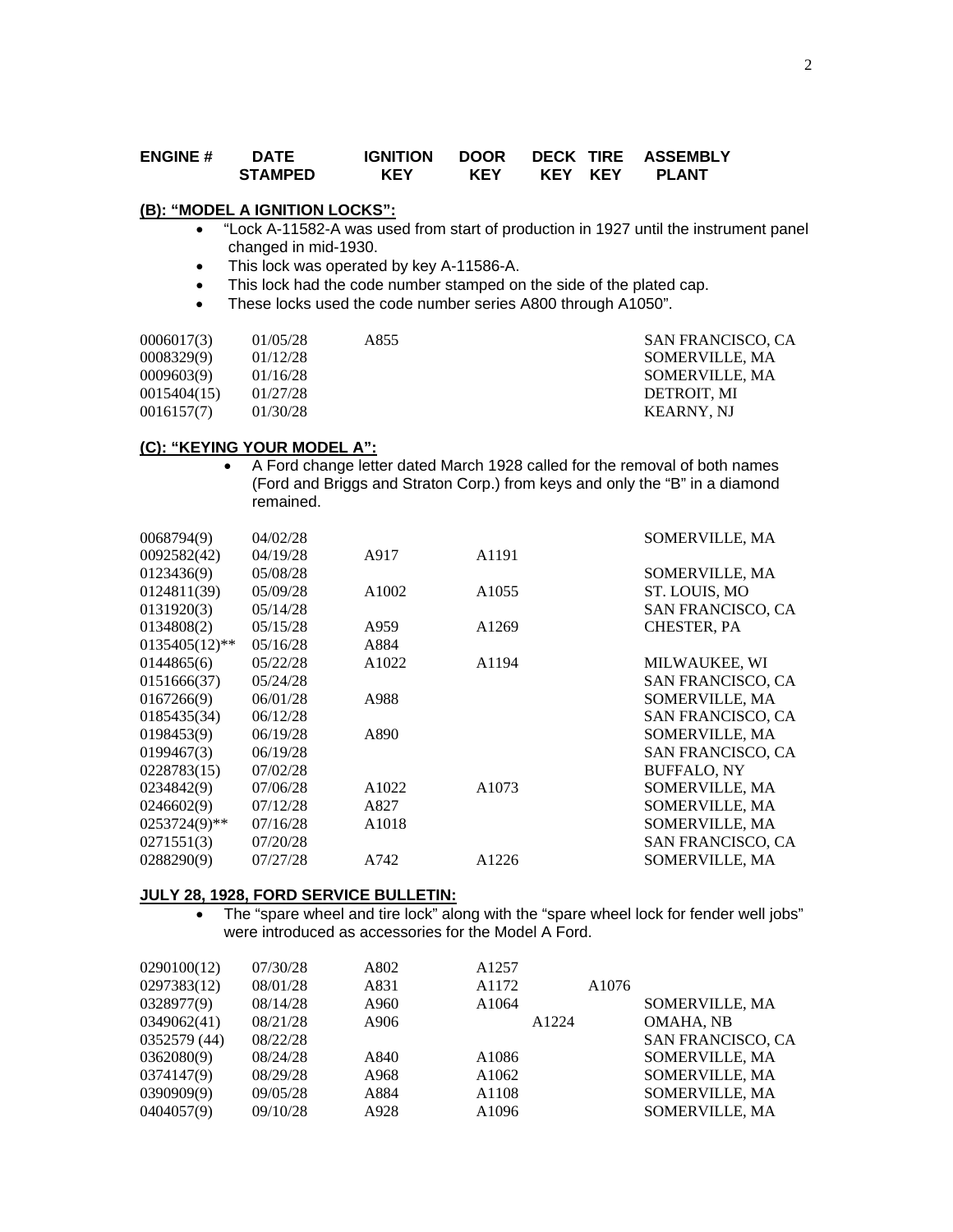| 0417892(9)<br>A1130<br>09/13/28<br>A1038<br>SOMERVILLE, MA<br>0430688 (45)<br>09/17/28<br>A926<br>A1146<br>A1152<br>TWIN CITIES, MN<br>A1170<br>0449871(9)<br>SOMERVILLE, MA<br>09/21/28<br>A971<br>0450027(3)<br>SAN FRANCISCO, CA<br>09/21/28<br>0450037(3)<br>SAN FRANCISCO, CA<br>09/21/28<br>0450047(3)<br>09/21/28<br>A882<br>SAN FRANCISCO, CA<br>A1126<br>0450068(3)<br>09/21/28<br>A965<br>SAN FRANCISCO, CA<br>SAN FRANCISCO, CA<br>0450140(3)<br>09/21/28<br>0450166(3)<br>09/21/28<br>SAN FRANCISCO, CA<br>$0458457(3)$ **<br>09/25/28<br>SAN FRANCISCO, CA<br>0486435(9)<br>10/03/28<br>A996<br>A1059<br>SOMERVILLE, MA<br>0515569(9)<br>A1009<br>A1240<br>SOMERVILLE, MA<br>10/11/28<br>0527193(3)<br>A949<br>SAN FRANCISCO, CA<br>10/16/28<br>0531498(9)<br>10/17/28<br>A896<br>A1240<br>SOMERVILLE, MA<br>0558009(3)<br>A971<br>A1168<br>SAN FRANCISCO, CA<br>10/24/28<br>0571396(12)<br>10/29/28<br>A918<br>A1227<br>0575685 (43)<br>SOMERVILLE, MA<br>10/30/28<br>A930<br>0576267(9)<br>SOMERVILLE, MA<br>10/30/28<br>A900<br>A1156<br>0580633(12)<br>10/31/28<br>A913<br>A1261<br>0595891(9)<br>A892<br>A1263<br>SOMERVILLE, MA<br>11/02/28<br>0608859(9)<br>A1082<br>SOMERVILLE, MA<br>11/07/28<br>A828<br>0617346(9)<br>A913<br>A1072<br>SOMERVILLE, MA<br>11/09/28<br>0623929(9)<br>A891<br>A1080<br>SOMERVILLE, MA<br>11/12/28<br>0634075(9)<br>A950<br>A1071<br>SOMERVILLE, MA<br>11/14/28<br>0654196(3)<br>SAN FRANCISCO, CA<br>11/19/28<br>0654781(9)<br>11/19/28<br>SOMERVILLE, MA<br>0657527(9)<br>A1214<br>SOMERVILLE, MA<br>11/20/28<br>A651<br>$0687696(3)$ **<br>11/28/28<br>A944<br>SAN FRANCISCO, CA<br>0695942(9)<br>SOMERVILLE, MA<br>11/30/28<br>A883<br>0722272(9)<br>SOMERVILLE, MA<br>12/06/28<br>0732940(12)<br>12/10/28<br>A891<br>A1137<br>0732977(12)<br>12/10/28<br>A913<br>A1084<br>0735729(9)**<br>SOMERVILLE, MA<br>12/10/28<br>0737547(12)<br>12/11/28<br>0742543(9)<br>12/12/28<br>SOMERVILLE, MA<br>0765599(9)<br>SOMERVILLE, MA<br>12/18/28<br>0790537(9)<br>12/24/28<br>SOMERVILLE, MA<br>0797265(9)<br>12/26/28<br>SOMERVILLE, MA<br>0811650(3)<br>01/02/29<br>SAN FRANCISCO, CA<br>$0831645(9)$ **<br>SOMERVILLE, MA<br>01/05/29<br>0839602(9)<br>SOMERVILLE, MA<br>01/07/29<br>0841361(9)<br>SOMERVILLE, MA<br>01/08/29<br>01/08/29<br>01/09/29<br>A896<br><b>COLUMBUS, OHIO</b><br>A <sub>1258</sub><br>A913<br>SAN FRANCISCO, CA<br>01/09/29<br>A1154<br>A1019<br>SAN FRANCISCO, CA<br>01/11/29<br>SOMERVILLE, MA<br>01/12/29<br>01/15/29<br>SOMERVILLE, MA<br>A890<br>A1266<br>SAN FRANCISCO, CA<br>01/18/29<br>SOMERVILLE, MA<br>01/22/29<br>01/23/29<br>SOMERVILLE, MA<br>SOMERVILLE, MA<br>01/26/29<br>SAN FRANCISCO, CA<br>01/28/29<br>SOMERVILLE, MA<br>01/29/29<br>01/31/29<br>SOMERVILLE, MA | 0405449(15)     | 09/10/28 | A1009 | A1121 |  | <b>BUFFALO, NY</b> |
|----------------------------------------------------------------------------------------------------------------------------------------------------------------------------------------------------------------------------------------------------------------------------------------------------------------------------------------------------------------------------------------------------------------------------------------------------------------------------------------------------------------------------------------------------------------------------------------------------------------------------------------------------------------------------------------------------------------------------------------------------------------------------------------------------------------------------------------------------------------------------------------------------------------------------------------------------------------------------------------------------------------------------------------------------------------------------------------------------------------------------------------------------------------------------------------------------------------------------------------------------------------------------------------------------------------------------------------------------------------------------------------------------------------------------------------------------------------------------------------------------------------------------------------------------------------------------------------------------------------------------------------------------------------------------------------------------------------------------------------------------------------------------------------------------------------------------------------------------------------------------------------------------------------------------------------------------------------------------------------------------------------------------------------------------------------------------------------------------------------------------------------------------------------------------------------------------------------------------------------------------------------------------------------------------------------------------------------------------------------------------------------------------------------------------------------------------------------------------------------------------------------------------------------------------------------------------------------------------------------------------------------------------------------------------------------------------------------------------------------------------------------|-----------------|----------|-------|-------|--|--------------------|
|                                                                                                                                                                                                                                                                                                                                                                                                                                                                                                                                                                                                                                                                                                                                                                                                                                                                                                                                                                                                                                                                                                                                                                                                                                                                                                                                                                                                                                                                                                                                                                                                                                                                                                                                                                                                                                                                                                                                                                                                                                                                                                                                                                                                                                                                                                                                                                                                                                                                                                                                                                                                                                                                                                                                                                |                 |          |       |       |  |                    |
|                                                                                                                                                                                                                                                                                                                                                                                                                                                                                                                                                                                                                                                                                                                                                                                                                                                                                                                                                                                                                                                                                                                                                                                                                                                                                                                                                                                                                                                                                                                                                                                                                                                                                                                                                                                                                                                                                                                                                                                                                                                                                                                                                                                                                                                                                                                                                                                                                                                                                                                                                                                                                                                                                                                                                                |                 |          |       |       |  |                    |
|                                                                                                                                                                                                                                                                                                                                                                                                                                                                                                                                                                                                                                                                                                                                                                                                                                                                                                                                                                                                                                                                                                                                                                                                                                                                                                                                                                                                                                                                                                                                                                                                                                                                                                                                                                                                                                                                                                                                                                                                                                                                                                                                                                                                                                                                                                                                                                                                                                                                                                                                                                                                                                                                                                                                                                |                 |          |       |       |  |                    |
|                                                                                                                                                                                                                                                                                                                                                                                                                                                                                                                                                                                                                                                                                                                                                                                                                                                                                                                                                                                                                                                                                                                                                                                                                                                                                                                                                                                                                                                                                                                                                                                                                                                                                                                                                                                                                                                                                                                                                                                                                                                                                                                                                                                                                                                                                                                                                                                                                                                                                                                                                                                                                                                                                                                                                                |                 |          |       |       |  |                    |
|                                                                                                                                                                                                                                                                                                                                                                                                                                                                                                                                                                                                                                                                                                                                                                                                                                                                                                                                                                                                                                                                                                                                                                                                                                                                                                                                                                                                                                                                                                                                                                                                                                                                                                                                                                                                                                                                                                                                                                                                                                                                                                                                                                                                                                                                                                                                                                                                                                                                                                                                                                                                                                                                                                                                                                |                 |          |       |       |  |                    |
|                                                                                                                                                                                                                                                                                                                                                                                                                                                                                                                                                                                                                                                                                                                                                                                                                                                                                                                                                                                                                                                                                                                                                                                                                                                                                                                                                                                                                                                                                                                                                                                                                                                                                                                                                                                                                                                                                                                                                                                                                                                                                                                                                                                                                                                                                                                                                                                                                                                                                                                                                                                                                                                                                                                                                                |                 |          |       |       |  |                    |
|                                                                                                                                                                                                                                                                                                                                                                                                                                                                                                                                                                                                                                                                                                                                                                                                                                                                                                                                                                                                                                                                                                                                                                                                                                                                                                                                                                                                                                                                                                                                                                                                                                                                                                                                                                                                                                                                                                                                                                                                                                                                                                                                                                                                                                                                                                                                                                                                                                                                                                                                                                                                                                                                                                                                                                |                 |          |       |       |  |                    |
|                                                                                                                                                                                                                                                                                                                                                                                                                                                                                                                                                                                                                                                                                                                                                                                                                                                                                                                                                                                                                                                                                                                                                                                                                                                                                                                                                                                                                                                                                                                                                                                                                                                                                                                                                                                                                                                                                                                                                                                                                                                                                                                                                                                                                                                                                                                                                                                                                                                                                                                                                                                                                                                                                                                                                                |                 |          |       |       |  |                    |
|                                                                                                                                                                                                                                                                                                                                                                                                                                                                                                                                                                                                                                                                                                                                                                                                                                                                                                                                                                                                                                                                                                                                                                                                                                                                                                                                                                                                                                                                                                                                                                                                                                                                                                                                                                                                                                                                                                                                                                                                                                                                                                                                                                                                                                                                                                                                                                                                                                                                                                                                                                                                                                                                                                                                                                |                 |          |       |       |  |                    |
|                                                                                                                                                                                                                                                                                                                                                                                                                                                                                                                                                                                                                                                                                                                                                                                                                                                                                                                                                                                                                                                                                                                                                                                                                                                                                                                                                                                                                                                                                                                                                                                                                                                                                                                                                                                                                                                                                                                                                                                                                                                                                                                                                                                                                                                                                                                                                                                                                                                                                                                                                                                                                                                                                                                                                                |                 |          |       |       |  |                    |
|                                                                                                                                                                                                                                                                                                                                                                                                                                                                                                                                                                                                                                                                                                                                                                                                                                                                                                                                                                                                                                                                                                                                                                                                                                                                                                                                                                                                                                                                                                                                                                                                                                                                                                                                                                                                                                                                                                                                                                                                                                                                                                                                                                                                                                                                                                                                                                                                                                                                                                                                                                                                                                                                                                                                                                |                 |          |       |       |  |                    |
|                                                                                                                                                                                                                                                                                                                                                                                                                                                                                                                                                                                                                                                                                                                                                                                                                                                                                                                                                                                                                                                                                                                                                                                                                                                                                                                                                                                                                                                                                                                                                                                                                                                                                                                                                                                                                                                                                                                                                                                                                                                                                                                                                                                                                                                                                                                                                                                                                                                                                                                                                                                                                                                                                                                                                                |                 |          |       |       |  |                    |
|                                                                                                                                                                                                                                                                                                                                                                                                                                                                                                                                                                                                                                                                                                                                                                                                                                                                                                                                                                                                                                                                                                                                                                                                                                                                                                                                                                                                                                                                                                                                                                                                                                                                                                                                                                                                                                                                                                                                                                                                                                                                                                                                                                                                                                                                                                                                                                                                                                                                                                                                                                                                                                                                                                                                                                |                 |          |       |       |  |                    |
|                                                                                                                                                                                                                                                                                                                                                                                                                                                                                                                                                                                                                                                                                                                                                                                                                                                                                                                                                                                                                                                                                                                                                                                                                                                                                                                                                                                                                                                                                                                                                                                                                                                                                                                                                                                                                                                                                                                                                                                                                                                                                                                                                                                                                                                                                                                                                                                                                                                                                                                                                                                                                                                                                                                                                                |                 |          |       |       |  |                    |
|                                                                                                                                                                                                                                                                                                                                                                                                                                                                                                                                                                                                                                                                                                                                                                                                                                                                                                                                                                                                                                                                                                                                                                                                                                                                                                                                                                                                                                                                                                                                                                                                                                                                                                                                                                                                                                                                                                                                                                                                                                                                                                                                                                                                                                                                                                                                                                                                                                                                                                                                                                                                                                                                                                                                                                |                 |          |       |       |  |                    |
|                                                                                                                                                                                                                                                                                                                                                                                                                                                                                                                                                                                                                                                                                                                                                                                                                                                                                                                                                                                                                                                                                                                                                                                                                                                                                                                                                                                                                                                                                                                                                                                                                                                                                                                                                                                                                                                                                                                                                                                                                                                                                                                                                                                                                                                                                                                                                                                                                                                                                                                                                                                                                                                                                                                                                                |                 |          |       |       |  |                    |
|                                                                                                                                                                                                                                                                                                                                                                                                                                                                                                                                                                                                                                                                                                                                                                                                                                                                                                                                                                                                                                                                                                                                                                                                                                                                                                                                                                                                                                                                                                                                                                                                                                                                                                                                                                                                                                                                                                                                                                                                                                                                                                                                                                                                                                                                                                                                                                                                                                                                                                                                                                                                                                                                                                                                                                |                 |          |       |       |  |                    |
|                                                                                                                                                                                                                                                                                                                                                                                                                                                                                                                                                                                                                                                                                                                                                                                                                                                                                                                                                                                                                                                                                                                                                                                                                                                                                                                                                                                                                                                                                                                                                                                                                                                                                                                                                                                                                                                                                                                                                                                                                                                                                                                                                                                                                                                                                                                                                                                                                                                                                                                                                                                                                                                                                                                                                                |                 |          |       |       |  |                    |
|                                                                                                                                                                                                                                                                                                                                                                                                                                                                                                                                                                                                                                                                                                                                                                                                                                                                                                                                                                                                                                                                                                                                                                                                                                                                                                                                                                                                                                                                                                                                                                                                                                                                                                                                                                                                                                                                                                                                                                                                                                                                                                                                                                                                                                                                                                                                                                                                                                                                                                                                                                                                                                                                                                                                                                |                 |          |       |       |  |                    |
|                                                                                                                                                                                                                                                                                                                                                                                                                                                                                                                                                                                                                                                                                                                                                                                                                                                                                                                                                                                                                                                                                                                                                                                                                                                                                                                                                                                                                                                                                                                                                                                                                                                                                                                                                                                                                                                                                                                                                                                                                                                                                                                                                                                                                                                                                                                                                                                                                                                                                                                                                                                                                                                                                                                                                                |                 |          |       |       |  |                    |
|                                                                                                                                                                                                                                                                                                                                                                                                                                                                                                                                                                                                                                                                                                                                                                                                                                                                                                                                                                                                                                                                                                                                                                                                                                                                                                                                                                                                                                                                                                                                                                                                                                                                                                                                                                                                                                                                                                                                                                                                                                                                                                                                                                                                                                                                                                                                                                                                                                                                                                                                                                                                                                                                                                                                                                |                 |          |       |       |  |                    |
|                                                                                                                                                                                                                                                                                                                                                                                                                                                                                                                                                                                                                                                                                                                                                                                                                                                                                                                                                                                                                                                                                                                                                                                                                                                                                                                                                                                                                                                                                                                                                                                                                                                                                                                                                                                                                                                                                                                                                                                                                                                                                                                                                                                                                                                                                                                                                                                                                                                                                                                                                                                                                                                                                                                                                                |                 |          |       |       |  |                    |
|                                                                                                                                                                                                                                                                                                                                                                                                                                                                                                                                                                                                                                                                                                                                                                                                                                                                                                                                                                                                                                                                                                                                                                                                                                                                                                                                                                                                                                                                                                                                                                                                                                                                                                                                                                                                                                                                                                                                                                                                                                                                                                                                                                                                                                                                                                                                                                                                                                                                                                                                                                                                                                                                                                                                                                |                 |          |       |       |  |                    |
|                                                                                                                                                                                                                                                                                                                                                                                                                                                                                                                                                                                                                                                                                                                                                                                                                                                                                                                                                                                                                                                                                                                                                                                                                                                                                                                                                                                                                                                                                                                                                                                                                                                                                                                                                                                                                                                                                                                                                                                                                                                                                                                                                                                                                                                                                                                                                                                                                                                                                                                                                                                                                                                                                                                                                                |                 |          |       |       |  |                    |
|                                                                                                                                                                                                                                                                                                                                                                                                                                                                                                                                                                                                                                                                                                                                                                                                                                                                                                                                                                                                                                                                                                                                                                                                                                                                                                                                                                                                                                                                                                                                                                                                                                                                                                                                                                                                                                                                                                                                                                                                                                                                                                                                                                                                                                                                                                                                                                                                                                                                                                                                                                                                                                                                                                                                                                |                 |          |       |       |  |                    |
|                                                                                                                                                                                                                                                                                                                                                                                                                                                                                                                                                                                                                                                                                                                                                                                                                                                                                                                                                                                                                                                                                                                                                                                                                                                                                                                                                                                                                                                                                                                                                                                                                                                                                                                                                                                                                                                                                                                                                                                                                                                                                                                                                                                                                                                                                                                                                                                                                                                                                                                                                                                                                                                                                                                                                                |                 |          |       |       |  |                    |
|                                                                                                                                                                                                                                                                                                                                                                                                                                                                                                                                                                                                                                                                                                                                                                                                                                                                                                                                                                                                                                                                                                                                                                                                                                                                                                                                                                                                                                                                                                                                                                                                                                                                                                                                                                                                                                                                                                                                                                                                                                                                                                                                                                                                                                                                                                                                                                                                                                                                                                                                                                                                                                                                                                                                                                |                 |          |       |       |  |                    |
|                                                                                                                                                                                                                                                                                                                                                                                                                                                                                                                                                                                                                                                                                                                                                                                                                                                                                                                                                                                                                                                                                                                                                                                                                                                                                                                                                                                                                                                                                                                                                                                                                                                                                                                                                                                                                                                                                                                                                                                                                                                                                                                                                                                                                                                                                                                                                                                                                                                                                                                                                                                                                                                                                                                                                                |                 |          |       |       |  |                    |
|                                                                                                                                                                                                                                                                                                                                                                                                                                                                                                                                                                                                                                                                                                                                                                                                                                                                                                                                                                                                                                                                                                                                                                                                                                                                                                                                                                                                                                                                                                                                                                                                                                                                                                                                                                                                                                                                                                                                                                                                                                                                                                                                                                                                                                                                                                                                                                                                                                                                                                                                                                                                                                                                                                                                                                |                 |          |       |       |  |                    |
|                                                                                                                                                                                                                                                                                                                                                                                                                                                                                                                                                                                                                                                                                                                                                                                                                                                                                                                                                                                                                                                                                                                                                                                                                                                                                                                                                                                                                                                                                                                                                                                                                                                                                                                                                                                                                                                                                                                                                                                                                                                                                                                                                                                                                                                                                                                                                                                                                                                                                                                                                                                                                                                                                                                                                                |                 |          |       |       |  |                    |
|                                                                                                                                                                                                                                                                                                                                                                                                                                                                                                                                                                                                                                                                                                                                                                                                                                                                                                                                                                                                                                                                                                                                                                                                                                                                                                                                                                                                                                                                                                                                                                                                                                                                                                                                                                                                                                                                                                                                                                                                                                                                                                                                                                                                                                                                                                                                                                                                                                                                                                                                                                                                                                                                                                                                                                |                 |          |       |       |  |                    |
|                                                                                                                                                                                                                                                                                                                                                                                                                                                                                                                                                                                                                                                                                                                                                                                                                                                                                                                                                                                                                                                                                                                                                                                                                                                                                                                                                                                                                                                                                                                                                                                                                                                                                                                                                                                                                                                                                                                                                                                                                                                                                                                                                                                                                                                                                                                                                                                                                                                                                                                                                                                                                                                                                                                                                                |                 |          |       |       |  |                    |
|                                                                                                                                                                                                                                                                                                                                                                                                                                                                                                                                                                                                                                                                                                                                                                                                                                                                                                                                                                                                                                                                                                                                                                                                                                                                                                                                                                                                                                                                                                                                                                                                                                                                                                                                                                                                                                                                                                                                                                                                                                                                                                                                                                                                                                                                                                                                                                                                                                                                                                                                                                                                                                                                                                                                                                |                 |          |       |       |  |                    |
|                                                                                                                                                                                                                                                                                                                                                                                                                                                                                                                                                                                                                                                                                                                                                                                                                                                                                                                                                                                                                                                                                                                                                                                                                                                                                                                                                                                                                                                                                                                                                                                                                                                                                                                                                                                                                                                                                                                                                                                                                                                                                                                                                                                                                                                                                                                                                                                                                                                                                                                                                                                                                                                                                                                                                                |                 |          |       |       |  |                    |
|                                                                                                                                                                                                                                                                                                                                                                                                                                                                                                                                                                                                                                                                                                                                                                                                                                                                                                                                                                                                                                                                                                                                                                                                                                                                                                                                                                                                                                                                                                                                                                                                                                                                                                                                                                                                                                                                                                                                                                                                                                                                                                                                                                                                                                                                                                                                                                                                                                                                                                                                                                                                                                                                                                                                                                |                 |          |       |       |  |                    |
|                                                                                                                                                                                                                                                                                                                                                                                                                                                                                                                                                                                                                                                                                                                                                                                                                                                                                                                                                                                                                                                                                                                                                                                                                                                                                                                                                                                                                                                                                                                                                                                                                                                                                                                                                                                                                                                                                                                                                                                                                                                                                                                                                                                                                                                                                                                                                                                                                                                                                                                                                                                                                                                                                                                                                                |                 |          |       |       |  |                    |
|                                                                                                                                                                                                                                                                                                                                                                                                                                                                                                                                                                                                                                                                                                                                                                                                                                                                                                                                                                                                                                                                                                                                                                                                                                                                                                                                                                                                                                                                                                                                                                                                                                                                                                                                                                                                                                                                                                                                                                                                                                                                                                                                                                                                                                                                                                                                                                                                                                                                                                                                                                                                                                                                                                                                                                |                 |          |       |       |  |                    |
|                                                                                                                                                                                                                                                                                                                                                                                                                                                                                                                                                                                                                                                                                                                                                                                                                                                                                                                                                                                                                                                                                                                                                                                                                                                                                                                                                                                                                                                                                                                                                                                                                                                                                                                                                                                                                                                                                                                                                                                                                                                                                                                                                                                                                                                                                                                                                                                                                                                                                                                                                                                                                                                                                                                                                                |                 |          |       |       |  |                    |
|                                                                                                                                                                                                                                                                                                                                                                                                                                                                                                                                                                                                                                                                                                                                                                                                                                                                                                                                                                                                                                                                                                                                                                                                                                                                                                                                                                                                                                                                                                                                                                                                                                                                                                                                                                                                                                                                                                                                                                                                                                                                                                                                                                                                                                                                                                                                                                                                                                                                                                                                                                                                                                                                                                                                                                |                 |          |       |       |  |                    |
|                                                                                                                                                                                                                                                                                                                                                                                                                                                                                                                                                                                                                                                                                                                                                                                                                                                                                                                                                                                                                                                                                                                                                                                                                                                                                                                                                                                                                                                                                                                                                                                                                                                                                                                                                                                                                                                                                                                                                                                                                                                                                                                                                                                                                                                                                                                                                                                                                                                                                                                                                                                                                                                                                                                                                                |                 |          |       |       |  |                    |
|                                                                                                                                                                                                                                                                                                                                                                                                                                                                                                                                                                                                                                                                                                                                                                                                                                                                                                                                                                                                                                                                                                                                                                                                                                                                                                                                                                                                                                                                                                                                                                                                                                                                                                                                                                                                                                                                                                                                                                                                                                                                                                                                                                                                                                                                                                                                                                                                                                                                                                                                                                                                                                                                                                                                                                |                 |          |       |       |  |                    |
|                                                                                                                                                                                                                                                                                                                                                                                                                                                                                                                                                                                                                                                                                                                                                                                                                                                                                                                                                                                                                                                                                                                                                                                                                                                                                                                                                                                                                                                                                                                                                                                                                                                                                                                                                                                                                                                                                                                                                                                                                                                                                                                                                                                                                                                                                                                                                                                                                                                                                                                                                                                                                                                                                                                                                                |                 |          |       |       |  |                    |
|                                                                                                                                                                                                                                                                                                                                                                                                                                                                                                                                                                                                                                                                                                                                                                                                                                                                                                                                                                                                                                                                                                                                                                                                                                                                                                                                                                                                                                                                                                                                                                                                                                                                                                                                                                                                                                                                                                                                                                                                                                                                                                                                                                                                                                                                                                                                                                                                                                                                                                                                                                                                                                                                                                                                                                |                 |          |       |       |  |                    |
|                                                                                                                                                                                                                                                                                                                                                                                                                                                                                                                                                                                                                                                                                                                                                                                                                                                                                                                                                                                                                                                                                                                                                                                                                                                                                                                                                                                                                                                                                                                                                                                                                                                                                                                                                                                                                                                                                                                                                                                                                                                                                                                                                                                                                                                                                                                                                                                                                                                                                                                                                                                                                                                                                                                                                                | 0846825(12)     |          |       |       |  |                    |
|                                                                                                                                                                                                                                                                                                                                                                                                                                                                                                                                                                                                                                                                                                                                                                                                                                                                                                                                                                                                                                                                                                                                                                                                                                                                                                                                                                                                                                                                                                                                                                                                                                                                                                                                                                                                                                                                                                                                                                                                                                                                                                                                                                                                                                                                                                                                                                                                                                                                                                                                                                                                                                                                                                                                                                | 0847936(11)     |          |       |       |  |                    |
|                                                                                                                                                                                                                                                                                                                                                                                                                                                                                                                                                                                                                                                                                                                                                                                                                                                                                                                                                                                                                                                                                                                                                                                                                                                                                                                                                                                                                                                                                                                                                                                                                                                                                                                                                                                                                                                                                                                                                                                                                                                                                                                                                                                                                                                                                                                                                                                                                                                                                                                                                                                                                                                                                                                                                                | 0851991(3)      |          |       |       |  |                    |
|                                                                                                                                                                                                                                                                                                                                                                                                                                                                                                                                                                                                                                                                                                                                                                                                                                                                                                                                                                                                                                                                                                                                                                                                                                                                                                                                                                                                                                                                                                                                                                                                                                                                                                                                                                                                                                                                                                                                                                                                                                                                                                                                                                                                                                                                                                                                                                                                                                                                                                                                                                                                                                                                                                                                                                | $0860218(3)$ ** |          |       |       |  |                    |
|                                                                                                                                                                                                                                                                                                                                                                                                                                                                                                                                                                                                                                                                                                                                                                                                                                                                                                                                                                                                                                                                                                                                                                                                                                                                                                                                                                                                                                                                                                                                                                                                                                                                                                                                                                                                                                                                                                                                                                                                                                                                                                                                                                                                                                                                                                                                                                                                                                                                                                                                                                                                                                                                                                                                                                | 0864511(9)      |          |       |       |  |                    |
|                                                                                                                                                                                                                                                                                                                                                                                                                                                                                                                                                                                                                                                                                                                                                                                                                                                                                                                                                                                                                                                                                                                                                                                                                                                                                                                                                                                                                                                                                                                                                                                                                                                                                                                                                                                                                                                                                                                                                                                                                                                                                                                                                                                                                                                                                                                                                                                                                                                                                                                                                                                                                                                                                                                                                                | 0879428(9)      |          |       |       |  |                    |
|                                                                                                                                                                                                                                                                                                                                                                                                                                                                                                                                                                                                                                                                                                                                                                                                                                                                                                                                                                                                                                                                                                                                                                                                                                                                                                                                                                                                                                                                                                                                                                                                                                                                                                                                                                                                                                                                                                                                                                                                                                                                                                                                                                                                                                                                                                                                                                                                                                                                                                                                                                                                                                                                                                                                                                | 0899310(3)      |          |       |       |  |                    |
|                                                                                                                                                                                                                                                                                                                                                                                                                                                                                                                                                                                                                                                                                                                                                                                                                                                                                                                                                                                                                                                                                                                                                                                                                                                                                                                                                                                                                                                                                                                                                                                                                                                                                                                                                                                                                                                                                                                                                                                                                                                                                                                                                                                                                                                                                                                                                                                                                                                                                                                                                                                                                                                                                                                                                                | 0916005(9)      |          |       |       |  |                    |
|                                                                                                                                                                                                                                                                                                                                                                                                                                                                                                                                                                                                                                                                                                                                                                                                                                                                                                                                                                                                                                                                                                                                                                                                                                                                                                                                                                                                                                                                                                                                                                                                                                                                                                                                                                                                                                                                                                                                                                                                                                                                                                                                                                                                                                                                                                                                                                                                                                                                                                                                                                                                                                                                                                                                                                | 0926064(9)      |          |       |       |  |                    |
|                                                                                                                                                                                                                                                                                                                                                                                                                                                                                                                                                                                                                                                                                                                                                                                                                                                                                                                                                                                                                                                                                                                                                                                                                                                                                                                                                                                                                                                                                                                                                                                                                                                                                                                                                                                                                                                                                                                                                                                                                                                                                                                                                                                                                                                                                                                                                                                                                                                                                                                                                                                                                                                                                                                                                                | 0952627(9)**    |          |       |       |  |                    |
|                                                                                                                                                                                                                                                                                                                                                                                                                                                                                                                                                                                                                                                                                                                                                                                                                                                                                                                                                                                                                                                                                                                                                                                                                                                                                                                                                                                                                                                                                                                                                                                                                                                                                                                                                                                                                                                                                                                                                                                                                                                                                                                                                                                                                                                                                                                                                                                                                                                                                                                                                                                                                                                                                                                                                                | 0960454(3)      |          |       |       |  |                    |
|                                                                                                                                                                                                                                                                                                                                                                                                                                                                                                                                                                                                                                                                                                                                                                                                                                                                                                                                                                                                                                                                                                                                                                                                                                                                                                                                                                                                                                                                                                                                                                                                                                                                                                                                                                                                                                                                                                                                                                                                                                                                                                                                                                                                                                                                                                                                                                                                                                                                                                                                                                                                                                                                                                                                                                | 0969071(9)      |          |       |       |  |                    |
|                                                                                                                                                                                                                                                                                                                                                                                                                                                                                                                                                                                                                                                                                                                                                                                                                                                                                                                                                                                                                                                                                                                                                                                                                                                                                                                                                                                                                                                                                                                                                                                                                                                                                                                                                                                                                                                                                                                                                                                                                                                                                                                                                                                                                                                                                                                                                                                                                                                                                                                                                                                                                                                                                                                                                                | 0981412(9)      |          |       |       |  |                    |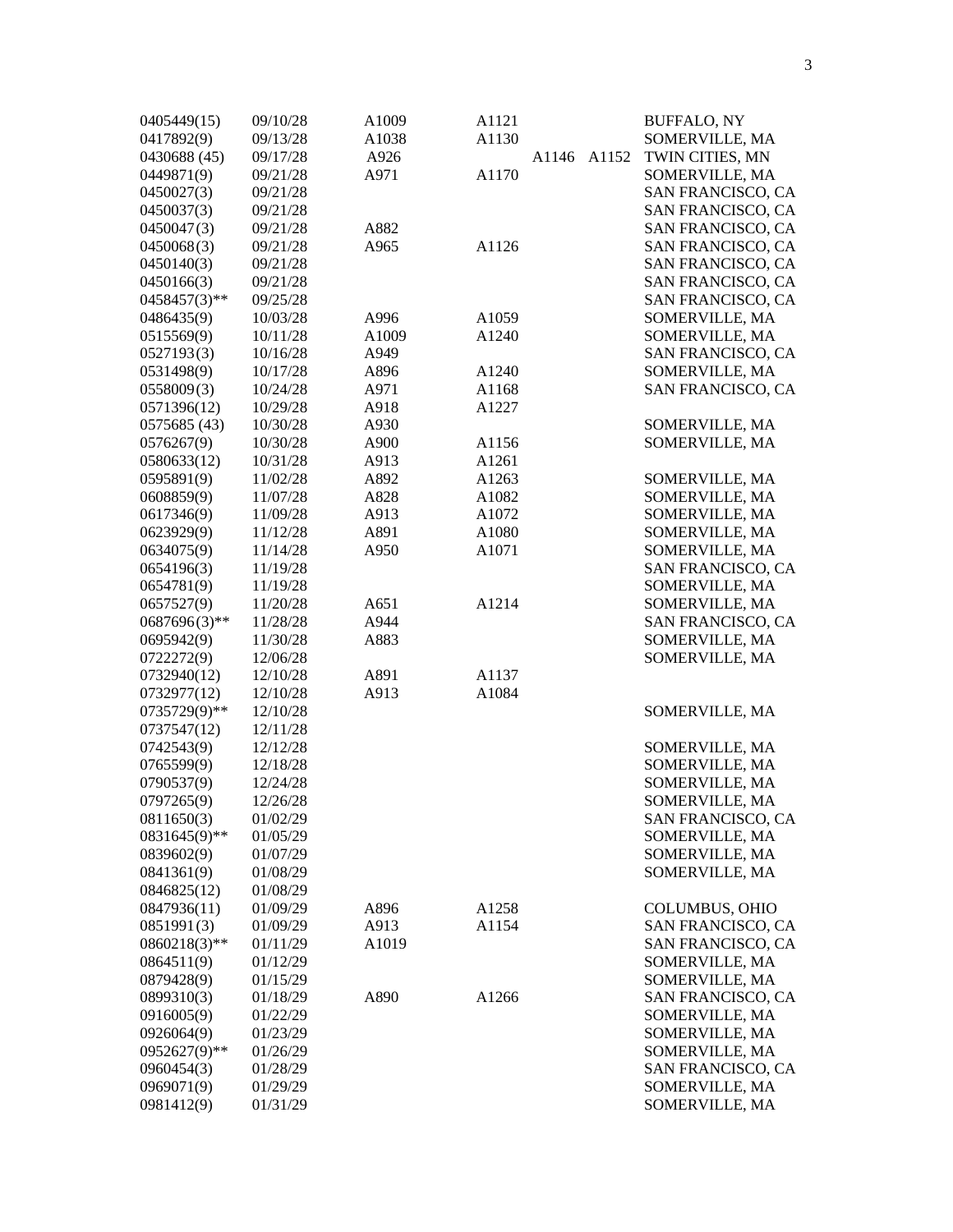# **(C): "KEYING YOUR MODEL A":**

• "In February, 1929, the Crown lock for door handles was added and continued until it was discontinued in September, 1930".

| 0996226(9)    | 02/04/29 | A993  | A1074 |       | SOMERVILLE, MA           |
|---------------|----------|-------|-------|-------|--------------------------|
| 1004950(12)   | 02/05/29 | A893  | A1109 |       |                          |
| 1007492(12)   | 02/06/29 | A894  | A1242 |       |                          |
| 1010223(3)    | 02/06/29 | A846  | A1195 |       | SAN FRANCISCO, CA        |
| 1015550(3)    | 02/07/29 |       |       |       | SAN FRANCISCO, CA        |
| 1023992(12)   | 02/09/29 | A877  | A1099 |       |                          |
| 1024038(12)   | 02/09/29 | A877  | A1127 |       |                          |
| 1028444(9)    | 02/11/29 |       |       |       | SOMERVILLE, MA           |
| 1029608(3)    | 02/11/29 | A940  | A1269 |       | SAN FRANCISCO, CA        |
| 1041774(9)    | 02/13/29 |       |       |       | SOMERVILLE, MA           |
| 1047113(3)    | 02/14/29 | A938  | A1299 |       | SAN FRANCISCO, CA        |
| 1053401(3)    | 02/15/29 | A976  | A1090 |       | <b>SAN FRANCISCO. CA</b> |
| 1053708(9)    | 02/15/29 |       |       |       | SOMERVILLE, MA           |
| 1056147(3)    | 02/15/29 | A916  |       | A1123 | SAN FRANCISCO, CA        |
| 1056973(9)    | 02/15/29 |       |       |       | SOMERVILLE, MA           |
| 1062981(10)   | 02/16/29 | A841  |       | A1203 | CHARLOTTE, NC            |
| 1066040(3)    | 02/18/29 | A860  |       |       | SAN FRANCISCO, CA        |
| 1066110(3)    | 02/18/29 | A966  | A1261 |       | SAN FRANCISCO, CA        |
| 1074249(7)    | 02/19/29 |       |       |       | <b>KEARNY, NJ</b>        |
| 1080792(9)    | 02/20/29 |       |       |       | SOMERVILLE, MA           |
| 1084977(9)    | 02/21/29 |       |       |       | SOMERVILLE, MA           |
| 1085468(9)    | 02/21/29 |       |       |       | SOMERVILLE, MA           |
|               | 02/22/29 |       |       |       |                          |
| 1096388(3)    |          | A1011 | A1133 |       | SAN FRANCISCO, CA        |
| 1101693(12)   | 02/25/29 | A979  | A1292 |       |                          |
| 1104727(3)    | 02/25/29 | A949  | A1082 |       | SAN FRANCISCO, CA        |
| 1104804(1)    | 02/25/29 | A1047 |       |       | LOWVILLE, NY*            |
| 1109564(9)    | 02/26/29 |       |       |       | SOMERVILLE, MA           |
| 1114882(9)    | 02/27/29 |       |       |       | SOMERVILLE, MA           |
| 1124308(12)** | 02/28/29 | A919  |       |       |                          |
| 1129917(3)    | 03/01/29 | A882  | A1225 |       | SAN FRANCISCO, CA        |
| 1130009(3)    | 03/01/29 |       |       |       | SAN FRANCISCO, CA        |
| 1139644(9)    | 03/02/29 |       |       |       | SOMERVILLE, MA           |
| 1139704(9)    | 03/02/29 |       |       |       | SOMERVILLE, MA           |
| 1155754(3)    | 03/06/29 |       |       |       | SAN FRANCISCO, CA        |
| 1155921(3)    | 03/06/29 | A846  |       | A1053 | SAN FRANCISCO, CA        |
| 1168999(9)    | 03/08/29 |       |       |       | SOMERVILLE, MA           |
| 1177729(9)    | 03/09/29 |       |       |       | SOMERVILLE, MA           |
| 1185645(9)    | 03/11/29 |       |       |       | SOMERVILLE, MA           |
| 1202290(3)    | 03/14/29 |       |       |       | SAN FRANCISCO, CA        |
| 1205202(3)**  | 03/14/29 |       |       |       | SAN FRANCISCO, CA        |
| 1206806(9)    | 03/15/29 |       |       |       | SOMERVILLE, MA           |
| 1210209(9)    | 03/15/29 |       |       |       | SOMERVILLE, MA           |
| 1210737(3)    | 03/15/29 | A837  | A1214 |       | SAN FRANCISCO, CA        |
| 1216629(4)    | 03/16/29 |       |       |       | <b>BUFFALO, NY</b>       |
| 1216701(4)    | 03/16/29 |       |       |       | <b>BUFFALO, NY</b>       |
| 1216806(4)    | 03/16/29 |       |       |       | <b>BUFFALO, NY</b>       |
| 1217056(3)    | 03/16/29 | A860  | A1159 |       | SAN FRANCISCO, CA        |
| 1221894(6)    | 03/18/29 |       |       |       | DETROIT, MI              |
| 1228831(8)    | 03/19/29 |       |       |       | SAN FRANCISCO, CA        |
| 1241929(9)    | 03/21/29 |       |       |       | SOMERVILLE, MA           |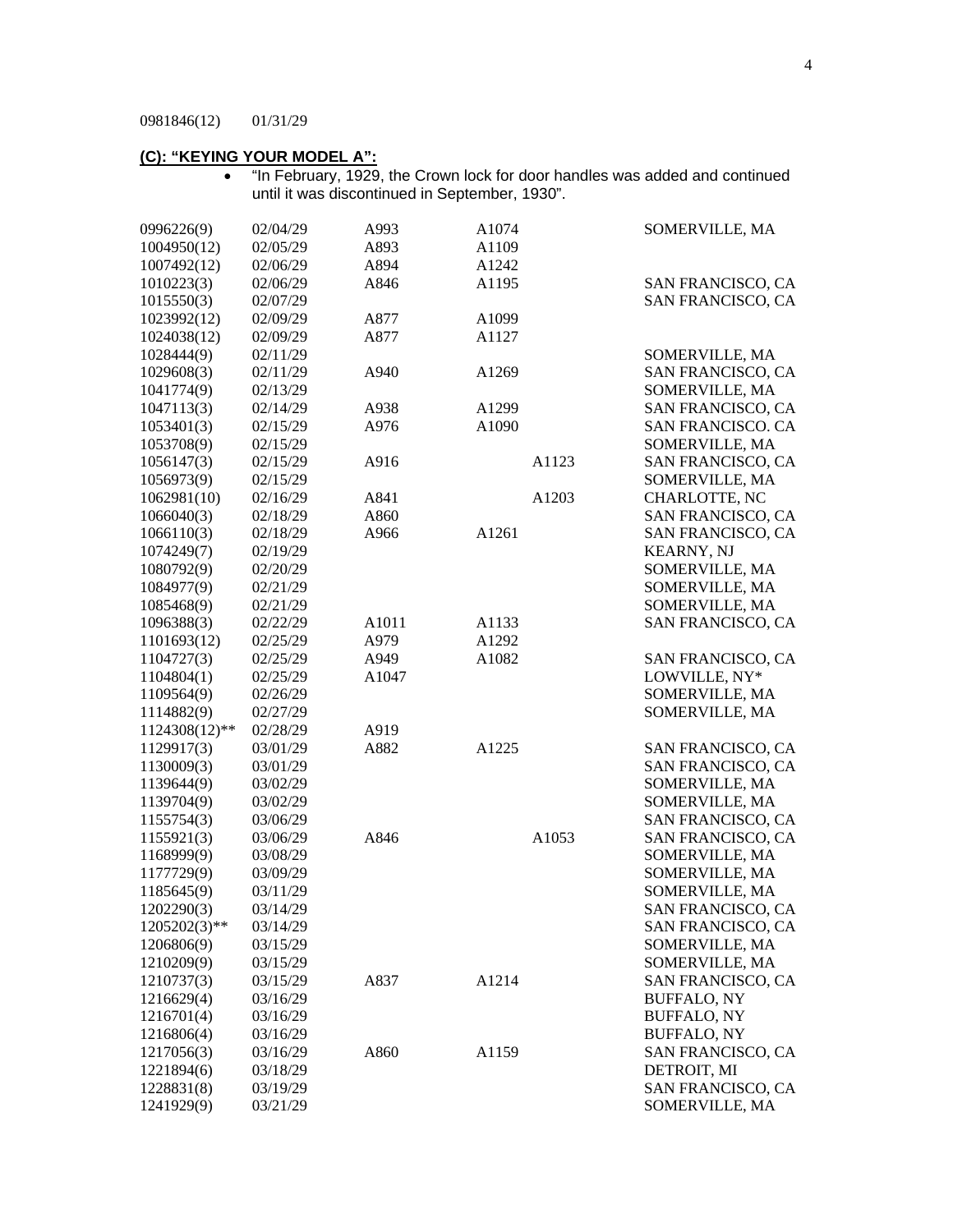| 1246816(10) | 03/21/29 | A904              | A <sub>1223</sub> | A1244 |                |
|-------------|----------|-------------------|-------------------|-------|----------------|
| 1248108(15) | 03/21/29 |                   |                   |       | SOMERVILLE, MA |
| 1250372(12) | 03/22/29 | A <sub>1006</sub> | A <sub>1119</sub> |       |                |
| 1254966(12) | 03/23/29 |                   |                   |       |                |
| 1280004(9)  | 03/28/29 |                   |                   |       | SOMERVILLE, MA |
| 1284675(12) | 03/28/29 |                   |                   |       |                |
| 1284748(12) | 03/28/29 | A972              | A <sub>1298</sub> |       |                |
| 1284759(10) | 03/28/29 | A960              | A <sub>1055</sub> | A1167 |                |

# **MARCH 28, 1929, FORD SERVICE BULLETIN:**

• "To provide a lock for the 21/475 tires used as standard equipment on the taxicab, we have released A-18305-B spare wheel tire and lock assembly. Same as A-18305 except the band has been lengthened to accommodate the larger size tires".

| $1287277(3)$ ** | 03/29/29 |       |       |       | SAN FRANCISCO, CA        |
|-----------------|----------|-------|-------|-------|--------------------------|
| 1290377(3)      | 03/29/29 |       |       |       | SAN FRANCISCO, CA        |
| 1291859(9)      | 03/29/29 |       |       |       | SOMERVILLE, MA           |
| 1294404(3)      | 03/30/29 | A829  | A1262 |       | SAN FRANCISCO, CA        |
| 1294543(3)      | 03/30/29 | A929  | A1297 |       | SAN FRANCISCO, CA        |
| 1294625(3)      | 03/30/29 |       |       |       | SAN FRANCISCO, CA        |
| 1298536(12)     | 03/30/29 | A921  | A1135 |       |                          |
| 1298585(12)     | 03/30/29 | A920  | A1131 |       |                          |
| 1316684(12)     | 04/03/29 | A924  | A1133 |       |                          |
| 1316881(5)      | 04/03/29 |       |       |       | <b>BUFFALO, NY</b>       |
| 1325621(9)      | 04/04/29 |       |       |       | SOMERVILLE, MA           |
| 1328773(9)      | 04/05/29 | A979  |       |       | SOMERVILLE, MA           |
| 1344484(3)      | 04/08/29 |       |       |       | <b>SAN FRANCISCO, CA</b> |
| 1346356(12)     | 04/09/29 | A962  | A1149 | A1185 |                          |
| 1353052(22)     | 04/10/29 | A959  | A1220 |       | <b>BUFFALO, NY</b>       |
| 1353031(22)     | 04/10/29 | A807  | A1054 |       | <b>BUFFALO, NY</b>       |
| 1353548(12)     | 04/10/29 | A871  | A1218 |       |                          |
| 1353869(10)     | 04/10/29 | A1050 | A1282 |       |                          |
| 1355573(12)     | 04/10/29 | A1050 | A1282 |       |                          |
| 1365430(12)     | 04/11/29 |       |       |       |                          |
| 1370102(12)     | 04/12/29 |       |       |       |                          |
| 1370138(12)     | 04/12/29 |       |       |       |                          |
| 1370245(12)     | 04/12/29 |       |       |       |                          |
| 1370326(10)     | 04/12/29 | A1020 | A1152 |       |                          |
| 1372961(3)      | 04/12/29 | A973  | A1254 |       | SAN FRANCISCO, CA        |
| 1373764(12)     | 04/12/29 | A968  | A1169 |       |                          |
| 1377852(12)**   | 04/13/29 |       |       |       |                          |
| 1382112(9)      | 04/15/29 |       |       |       | SOMERVILLE, MA           |
| 1382577(3)      | 04/15/29 | A1003 | A1129 |       | <b>SAN FRANCISCO, CA</b> |
| 1382717(3)      | 04/15/29 | A1017 | A1243 |       | SAN FRANCISCO, CA        |
| 1382737(3)      | 04/15/29 | A855  | A1238 |       | SAN FRANCISCO, CA        |
| 1382758(3)      | 04/15/29 | A1008 | A1160 |       | SAN FRANCISCO, CA        |
| 1382856(3)      | 04/15/29 | A928  | A1080 |       | SAN FRANCISCO, CA        |
| 1387789(12)     | 04/15/29 | A990  |       |       |                          |
| 1388776(12)     | 04/16/29 |       |       |       |                          |
| 1393402(3)      | 04/16/29 | A1030 | A1221 |       | SAN FRANCISCO, CA        |
| 1400359(12)     | 04/17/29 | A816  |       |       |                          |
| 1401057(12)**   | 04/17/29 | A1027 |       |       |                          |
| 1404950(12)     | 04/18/29 |       |       |       |                          |
| 1407615(3)      | 04/18/29 | A825  | A1266 |       | SAN FRANCISCO, CA        |
|                 |          |       |       |       |                          |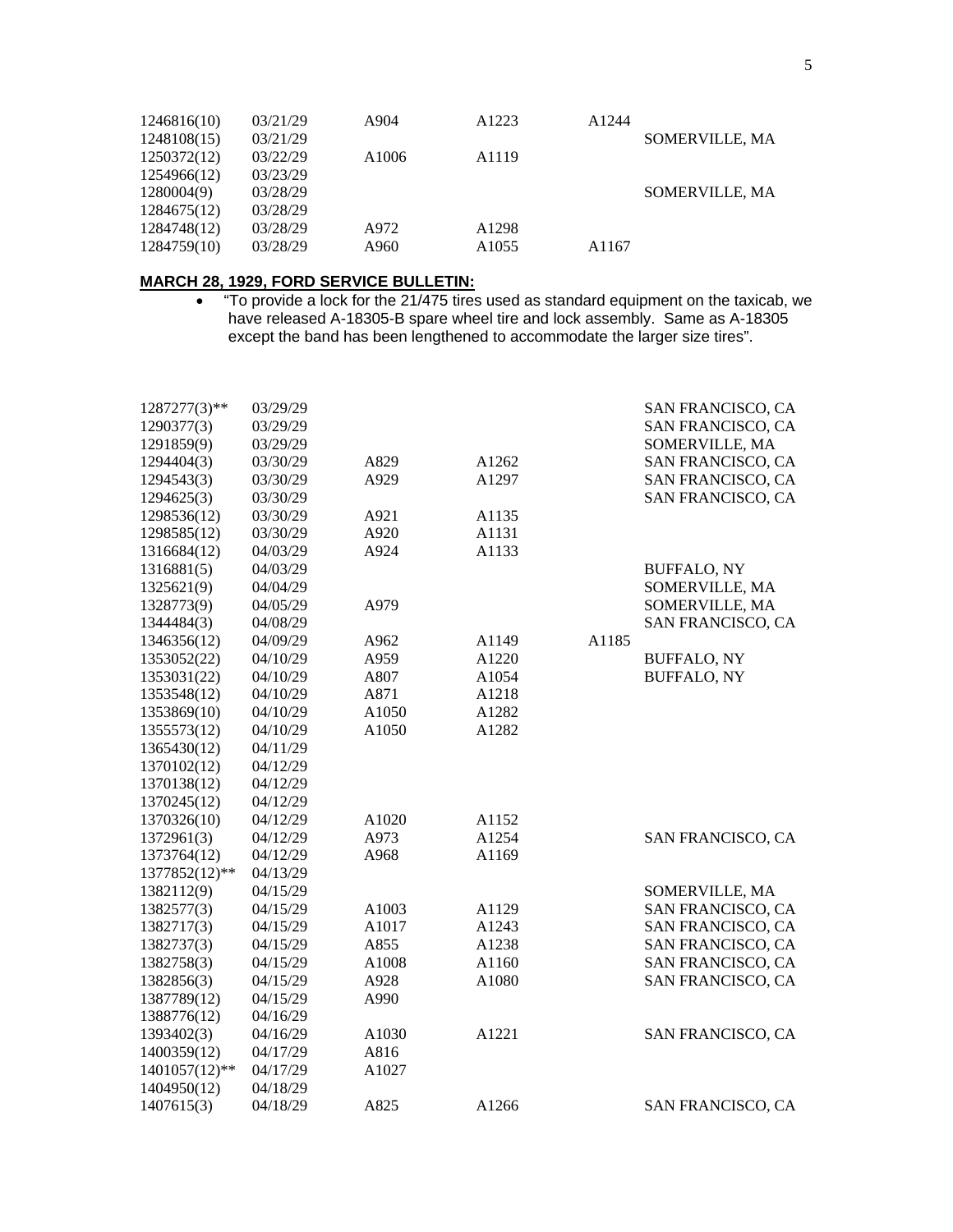| 1409750(3)   | 04/19/29 |                   |                   |       | SAN FRANCISCO, CA |
|--------------|----------|-------------------|-------------------|-------|-------------------|
| 1409843(3)   | 04/19/29 | A983              |                   |       | SAN FRANCISCO, CA |
| 1427668(3)** | 04/22/29 | A1040             |                   |       | SAN FRANCISCO, CA |
| 1433209(3)   | 04/23/29 | A991              | A1220             |       | SAN FRANCISCO, CA |
| 1434018(9)   | 04/23/29 |                   |                   |       | SOMERVILLE, MA    |
| 1440746(3)   | 04/24/29 | A862              | A1180             |       | SAN FRANCISCO, CA |
| 1454311(3)   | 04/25/29 |                   |                   |       | SAN FRANCISCO, CA |
| 1457167(12)  | 04/26/29 | A967              | A1076             |       |                   |
| 1457177(10)  | 04/26/29 | A805              | A1140             |       |                   |
| 1457324(12)  | 04/26/29 |                   |                   |       |                   |
| 1457369(12)  | 04/27/29 |                   |                   |       |                   |
| 1457440(12)  | 04/27/29 |                   |                   |       |                   |
| 1457455(12)  | 04/27/29 |                   |                   |       |                   |
| 1457837(9)   | 04/26/29 | 222               |                   |       | SOMERVILLE, MA    |
| 1462350(12)  | 04/27/29 | A1035             | A1284             |       |                   |
| 1462437(12)  | 04/27/29 | A924              |                   |       |                   |
| 1466939(12)  | 04/29/29 |                   |                   |       |                   |
| 1484271(12)  | 05/01/29 |                   |                   |       |                   |
| 1496971(9)   | 05/03/29 | A956              | A1218<br>A1090    |       | SOMERVILLE, MA    |
| 1497465(3)   | 05/03/29 | A812              | A1264             |       | SAN FRANCISCO, CA |
| 1499908(9)   | 05/04/29 | A921              |                   |       | SOMERVILLE, MA    |
| 1502729(3)   | 05/05/29 |                   |                   |       | SAN FRANCISCO, CA |
| 1509551(9)   | 05/06/29 |                   |                   |       | SOMERVILLE, MA    |
| 1510413(9)   | 05/06/29 |                   |                   |       | SOMERVILLE, MA    |
| 1517331(3)   | 05/07/29 |                   |                   |       | SAN FRANCISCO, CA |
| 1517396(3)   |          | A955              | A1093             |       | SAN FRANCISCO, CA |
| 1517478(3)   | 05/07/29 |                   |                   |       |                   |
|              | 05/07/29 |                   |                   |       | SAN FRANCISCO, CA |
| 1517616(3)   | 05/07/29 | A957              |                   |       | SAN FRANCISCO, CA |
| 1533466(2)   | 05/09/29 |                   |                   |       | CHESTER, PA       |
| 1534298(9)   | 05/09/29 | A874              |                   |       | SOMERVILLE, MA    |
| 1538931(12)  | 05/10/29 | A <sub>1038</sub> | A1296             | A1120 |                   |
| 1539333(9)   | 05/10/29 | A907              | A1186             |       | SOMERVILLE, MA    |
| 1569559(12)  | 05/15/29 | A953              | A1059             | A1084 |                   |
| 1582217(9)   | 05/17/29 | A908              | A1107             |       | SOMERVILLE, MA    |
| 1584724(12)  | 05/17/29 |                   |                   |       |                   |
| 1600444(9)   | 05/21/29 | A933              | A1089             |       | SOMERVILLE, MA    |
| 1614194 (51) | 05/23/29 | A956              | A1235             |       | DALL. or HUST, TX |
| 1616776(9)   | 05/23/29 | A948              | A1258             |       | SOMERVILLE, MA    |
| 1627660(9)   | 05/24/29 |                   |                   |       | SOMERVILLE, MA    |
| 1627702(12)  | 05/24/29 |                   |                   |       |                   |
| 1630935(3)   | 05/25/29 |                   |                   |       | SAN FRANCISCO, CA |
| 1643371(12)  | 05/28/29 |                   |                   |       |                   |
| 1643670(12)  | 05/28/29 |                   |                   |       |                   |
| 1664235(9)   | 06/01/29 | A890              |                   |       | SOMERVILLE, MA    |
| 1676146(12)  | 06/03/29 |                   |                   |       |                   |
| 1682095(3)   | 06/04/29 |                   |                   |       | SAN FRANCISCO, CA |
| 1687816(3)   | 06/05/29 | A1050             | A1286             |       | SAN FRANCISCO, CA |
| 1688894(9)   | 06/05/29 | A1034             | A1247             |       | SOMERVILLE, MA    |
| 1692550(15)  | 06/05/29 | A825              | A1254             | A1227 | DALLAS, TEXAS     |
| 1710509(2)   | 06/08/29 |                   |                   |       | DETROIT, MI       |
| 1711788(12)  | 06/08/29 |                   |                   |       |                   |
| 1722938(9)   | 06/11/29 | A846              |                   |       | SOMERVILLE, MA    |
| 1733975(9)   | 06/12/29 |                   |                   |       | SOMERVILLE, MA    |
| 1737515(12)  | 06/13/29 | A <sub>1038</sub> | A <sub>1063</sub> |       |                   |
| 1734083(9)   | 06/12/29 | A928              | A1263             |       | SOMERVILLE, MA    |
| 1747293(9)   | 06/14/29 | A867              | A1291             |       | SOMERVILLE, MA    |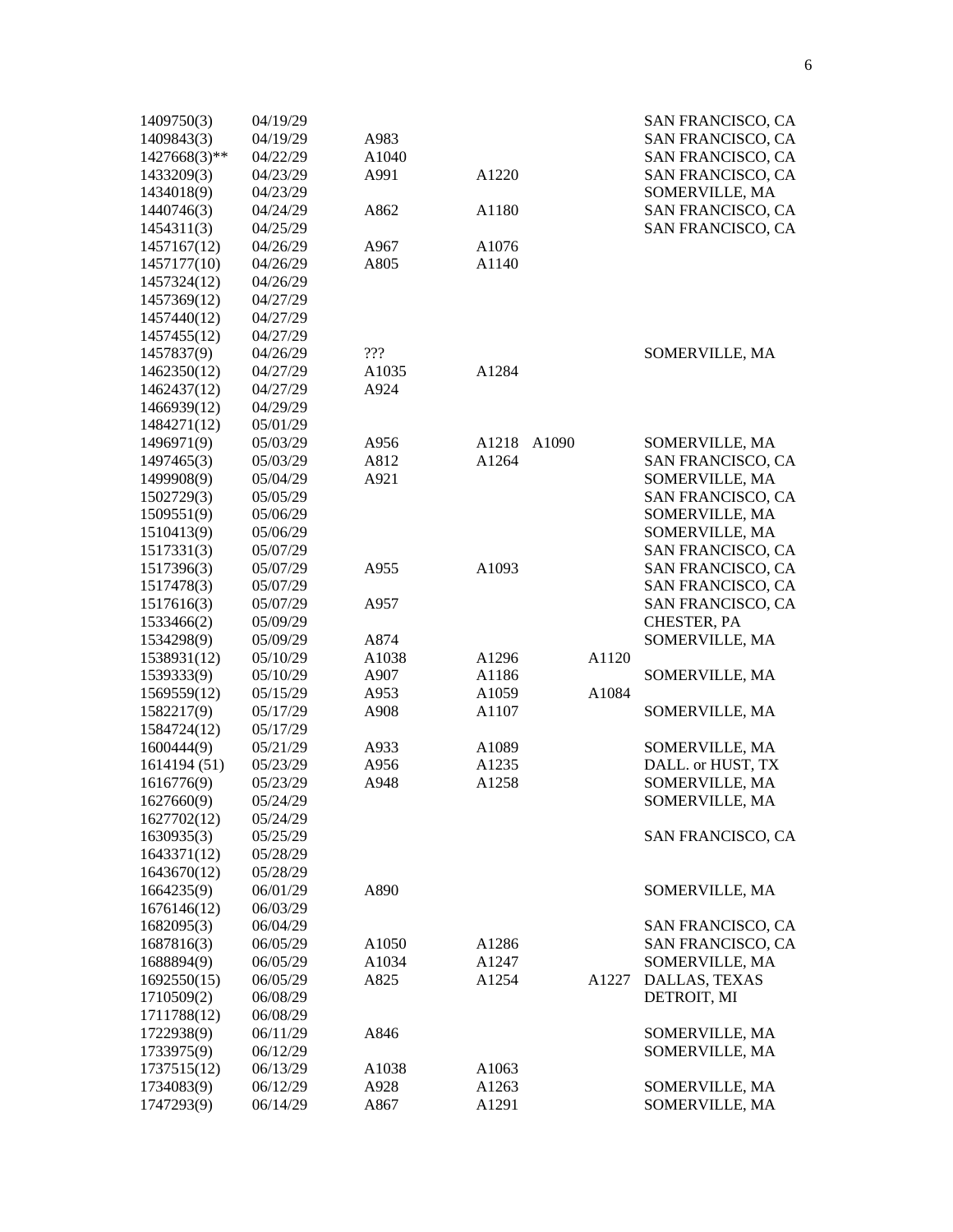| 1752682 (46) | 06/15/29 | A954              |                   |       |                    |
|--------------|----------|-------------------|-------------------|-------|--------------------|
| 1755450(12)  | 06/15/29 |                   |                   |       |                    |
| 1755554(12)  | 06/15/29 | A814              |                   |       |                    |
| 1755574(12)  | 06/15/29 |                   |                   |       |                    |
| 1758374(12)  | 06/15/29 |                   |                   |       |                    |
| 1761468(12)  | 06/17/29 |                   |                   |       |                    |
| 1761561(12)  | 06/17/29 | A838              | A1071             |       |                    |
| 1761702(12)  | 06/17/29 |                   |                   |       |                    |
| 1761763(12)  | 06/17/29 |                   |                   |       |                    |
| 1768483(12)  | 06/18/29 | A860              | A <sub>1266</sub> |       |                    |
| 1775276(3)   | 06/19/29 | A834              | A1039             |       | SAN FRANCISCO, CA  |
| 1776875(12)  | 06/19/29 |                   |                   |       |                    |
| 1782825(9)** | 06/20/29 | A924              | A <sub>1252</sub> |       | SOMERVILLE, MA     |
| 1785350(3)   | 06/20/29 | A819              | A <sub>1238</sub> |       | SAN FRANCISCO, CA  |
| 1788635(12)  | 06/20/29 |                   |                   |       |                    |
| 1796522(9)   | 06/22/29 |                   |                   |       | SOMERVILLE, MA     |
| 1797483(38)  | 06/22/29 | A816              | A1207             | A1164 | TWIN CITIES, MN    |
| 1828515(9)   |          |                   |                   |       | SOMERVILLE, MA     |
| 1826805(9)   | 06/26/29 |                   |                   |       |                    |
|              | 06/26/29 |                   |                   |       | SOMERVILLE, MA     |
| 1847441(9)   | 06/29/29 |                   |                   |       | SOMERVILLE, MA     |
| 1851183(33)  | 06/29/29 | A960              | 21211A            |       | PORTLAND, OR       |
| 1879957(9)   | 07/05/29 | A960              | A1228             |       | SOMERVILLE, MA     |
| 1881740(9)   | 07/05/29 |                   |                   |       | SOMERVILLE, MA     |
| 1885651(38)  | 07/06/29 | A927              | 31231A            |       | TWIN CITIES, MN    |
| 1886189(15)  | 07/06/29 |                   |                   |       | TWIN CITIES, MN    |
| 1893710(9)   | 07/08/29 | A821              | A1096             |       | SOMERVILLE, MA     |
| 1898331(9)** | 07/08/29 |                   |                   |       | SOMERVILLE, MA     |
| 1912564(9)   | 07/10/29 | A856              | A1200             |       | SOMERVILLE, MA     |
| 1914580(9)   | 07/11/29 | A867              |                   |       | SOMERVILLE, MA     |
| 1916070(9)   | 07/11/29 |                   |                   |       | SOMERVILLE, MA     |
| 1922198(18)  | 07/12/29 |                   |                   |       | <b>KEARNY, NJ</b>  |
| 1933931(9)   | 07/13/29 | A870              | A1211             |       | SOMERVILLE, MA     |
| 1935803(9)   | 07/13/29 |                   |                   |       | SOMERVILLE, MA     |
| 1937528(9)   | 07/15/29 |                   |                   |       | SOMERVILLE, MA     |
| 1941907(2)   | 07/15/29 |                   |                   |       | <b>KEARNY, NJ</b>  |
| 1956902(3)   | 07/17/29 | A837              | A1215             |       | SAN FRANCISCO, CA  |
| 1983110(9)   | 07/22/29 |                   |                   |       | SOMERVILLE, MA     |
| 1998130(1)   | 07/24/29 | A983              |                   |       | OKLAHOMA CITY, OK  |
| 2000000(2)   | 07/24/29 |                   |                   |       | DETROIT, MI        |
| 2036934(9)   | 07/30/29 | A1049             | A1238             |       | SOMERVILLE, MA     |
| 2040457(12)  | 07/31/29 | A845              | 23221A            |       |                    |
| 2047917(4)   | 08/01/29 |                   |                   |       | <b>BUFFALO, NY</b> |
| 2049241(2)   | 08/01/29 |                   |                   |       | OKLAHOMA CITY, OK  |
| 2054581(3)   | 08/02/29 | A <sub>1041</sub> | A1139             |       | SAN FRANCISCO, CA  |
| 2054606(3)   | 08/02/29 | A805              | A1116             | A1140 | SAN FRANCISCO, CA  |
| 2057541(3)   | 08/02/29 | A1023             | A <sub>1265</sub> |       | SAN FRANCISCO, CA  |
| 2060169(12)  | 08/02/29 |                   |                   |       |                    |
| 2060436(12)  | 08/02/29 | A856              | A <sub>1106</sub> |       |                    |
| 2061967(12)  | 08/03/29 | A976              | A1234             |       |                    |
| 2065339(12)  | 08/03/29 | A934              | A <sub>1093</sub> |       |                    |
| 2067858(9)   | 08/03/29 | A997              | A <sub>1243</sub> |       | SOMERVILLE, MA     |
| 2068039(9)   | 08/03/29 | A926              | A1185             |       | SOMERVILLE, MA     |
| 2072201(36)  | 08/05/29 |                   |                   |       | <b>SEATTLE, WA</b> |
| 2081013(9)   | 08/06/29 |                   |                   |       | SOMERVILLE, MA     |
| 2084127(9)   | 08/07/29 | A906              | A1266             |       | SOMERVILLE, MA     |
|              |          |                   |                   |       |                    |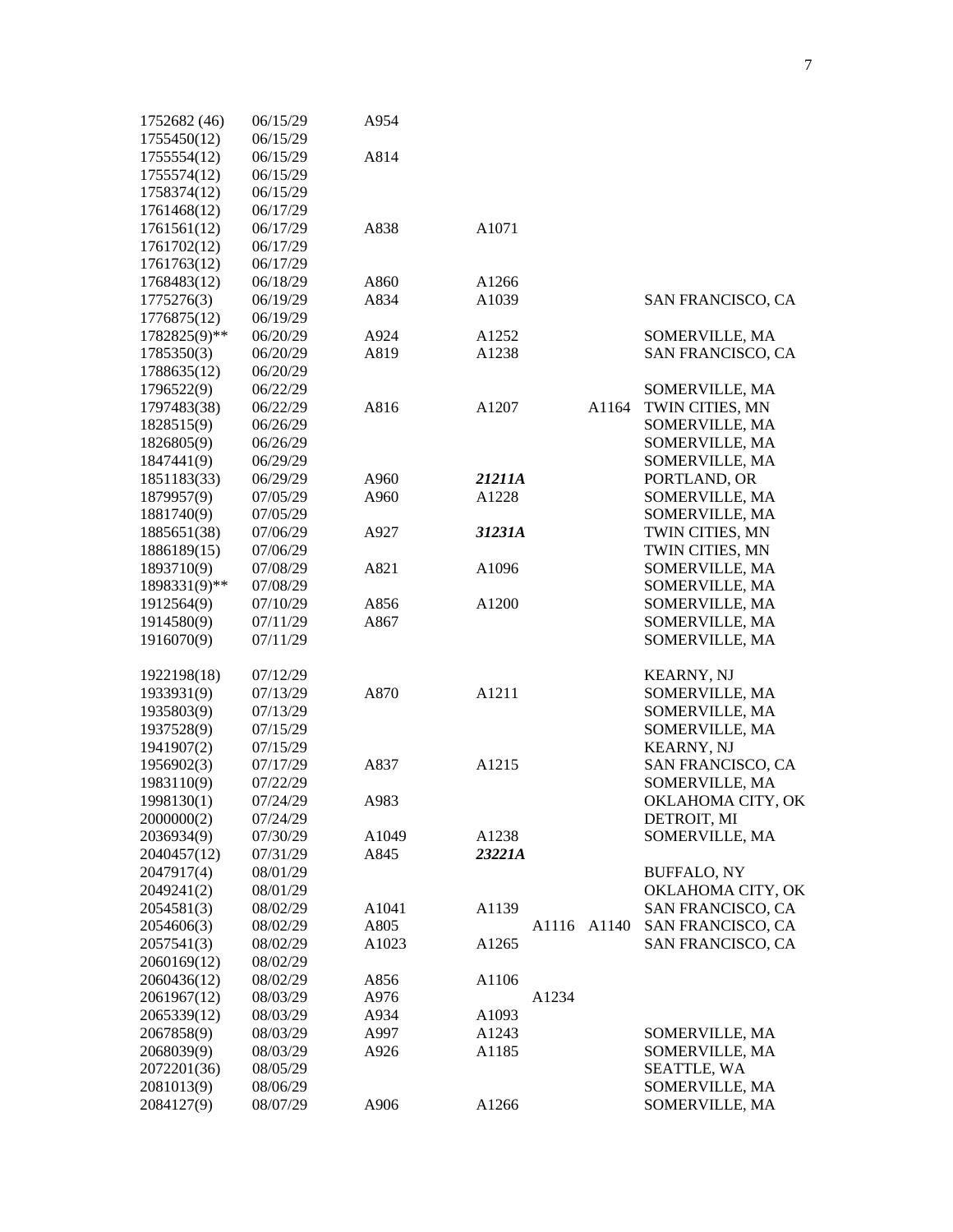| 2084396(48)<br>2099678(9) | 08/07/29<br>08/09/29 | A936               | 22133A |       | <b>KEARNY, NJ</b><br>SOMERVILLE, MA |
|---------------------------|----------------------|--------------------|--------|-------|-------------------------------------|
| 2100354(9)                | 08/10/29             | A932               | A1233  |       | SOMERVILLE, MA                      |
| 2114353(9)                | 08/12/29             |                    |        |       | SOMERVILLE, MA                      |
| 2122593(12)               | 08/13/29             |                    |        |       |                                     |
| 2126133(9)                | 08/13/29             | A1034              | A1155  |       | SOMERVILLE, MA                      |
| 2127351(9)                | 08/13/29             |                    |        |       | SOMERVILLE, MA                      |
| 2136415(3)                | 08/14/29             |                    |        |       | SAN FRANCISCO, CA                   |
| 2145155(9)                | 08/16/29             | A1007              | A1118  |       | SOMERVILLE, MA                      |
| 2151799(38)               | 08/16/29             | A1011              | A1068  |       | MILWALUKE, WI                       |
| 2153497(9)                | 08/17/29             | A984               | A1225  |       | SOMERVILLE, MA                      |
| 2158954(20)               | 08/17/29             |                    |        |       | <b>INDIANAPOLIS, IN</b>             |
| 2159072(3)**              | 08/17/29             | A966               |        |       | SAN FRANCISCO, CA                   |
| 2175110(3)                | 08/20/29             | A837               |        |       | SAN FRANCISCO, CA                   |
| 2178885 (49)              | 08/21/29             | A943               | A1056  |       | HOUSTON, TEXAS                      |
| 2183598(3)                | 08/22/29             | A1043              | A1158  | A1160 | SAN FRANCISCO, CA                   |
| 2188817(35)               | 08/22/29             |                    |        |       | LOS ANGLES, CA                      |
| 2199274(9)                | 08/23/29             | A982               | A1225  |       | <b>SOMERVILLE MA</b>                |
| 2199704(9)                | 08/23/29             | A910               | 22313A |       | SOMERVILLE, MA                      |
| 2221726(12)               | 08/28/29             |                    |        |       |                                     |
| 2221760(12)               | 08/28/29             |                    |        |       |                                     |
| 2227521(3)                | 08/28/29             | A1011              | 22213A |       | SAN FRANCISCO, CA                   |
| 2228504(3)                | 08/28/29             | A1020              | A1211  |       | SAN FRANCISCO, CA                   |
| 2232590(9)                | 08/29/29             |                    |        |       | SOMERVILLE, MA                      |
| 2236678(12)               | 08/30/29             |                    |        |       |                                     |
| 2236782(12)               | 08/30/29             |                    |        |       |                                     |
| 2240425(12)               | 08/30/29             | A976               |        |       |                                     |
| 2273510(12)               | 09/06/29             |                    |        |       |                                     |
| 2283896(12)               | 09/10/29             | A891               | A1190  |       |                                     |
| 2292141(9)                | 09/11/29             |                    |        |       | SOMERVILLE, MA                      |
| 2303957(9)                | 09/12/29             | A930               | A1081  |       | SOMERVILLE, MA                      |
| 2314504(12)               | 09/16/29             | A877               | A1179  |       |                                     |
| 2315963(10)               | 09/16/29             | A929               | A108?  |       |                                     |
| 2315993(12)               | 09/16/29             | A823               | A1083  |       |                                     |
| 2316134(12)               | 09/16/29             | A940               | A1134  |       |                                     |
| 2328249(9)                | 09/17/29             |                    |        |       | SOMERVILLE, MA                      |
| 2334212(3)                | 09/18/29             | A826               |        |       | SAN FRANCISCO, CA                   |
| 2335595(29)               | 09/18/29             |                    |        |       | SAN FRANCISCO, CA                   |
| 2335696(3)                | 09/18/29             | A990               | A709   |       | SAN FRANCISCO, CA                   |
| 2336005(16)               | 09/18/29             | A981               | A1227  |       | LOS ANGLES, CA                      |
| 2340879(9)                | 09/19/29             |                    |        |       | SOMERVILLE, MA                      |
| 2344294(3)                | 09/20/29             | A1001              | A626   |       | SAN FRANCISCO, CA                   |
| 2392315(9)                | 09/30/29             | A <sub>1</sub> 035 | A1260  |       | SOMERVILLE, MA                      |
| 2393547(9)                | 09/30/29             | A962               | A1261  |       | SOMERVILLE, MA                      |
| 2394788(9)                | 09/30/29             | A1029              | 22211A |       | SOMERVILLE, MA                      |
| 2395013(9)                | 09/30/29             | A986               | A1064  |       | SOMERVILLE, MA                      |
| 2395350(9)                | 09/30/29             | A868               | A1093  |       | SOMERVILLE, MA                      |
| 2407413(12)               | 10/02/29             |                    |        |       |                                     |
| 2432275 (47)              | 10/04/29             | A1036              | A1116  |       | JACKSONVILLE, FL                    |
| 2433238(12)               | 10/07/29             |                    |        |       |                                     |
| 2488875(3)                | 10/17/29             | A849               | A1103  |       | SAN FRANCISCO, CA                   |
| 2495028(12)               | 10/17/29             |                    |        |       |                                     |
| 2502488(12)               | 10/18/29             | A812               | A1261  |       |                                     |
| 2504769(21)               | 10/21/29             | A1023              |        |       | <b>BUFFALO, NY</b>                  |
| 2506909(10)               | 10/21/29             | A938               | 22121A |       |                                     |
| 2507437(12)               | 10/21/29             | A867               | A1218  |       |                                     |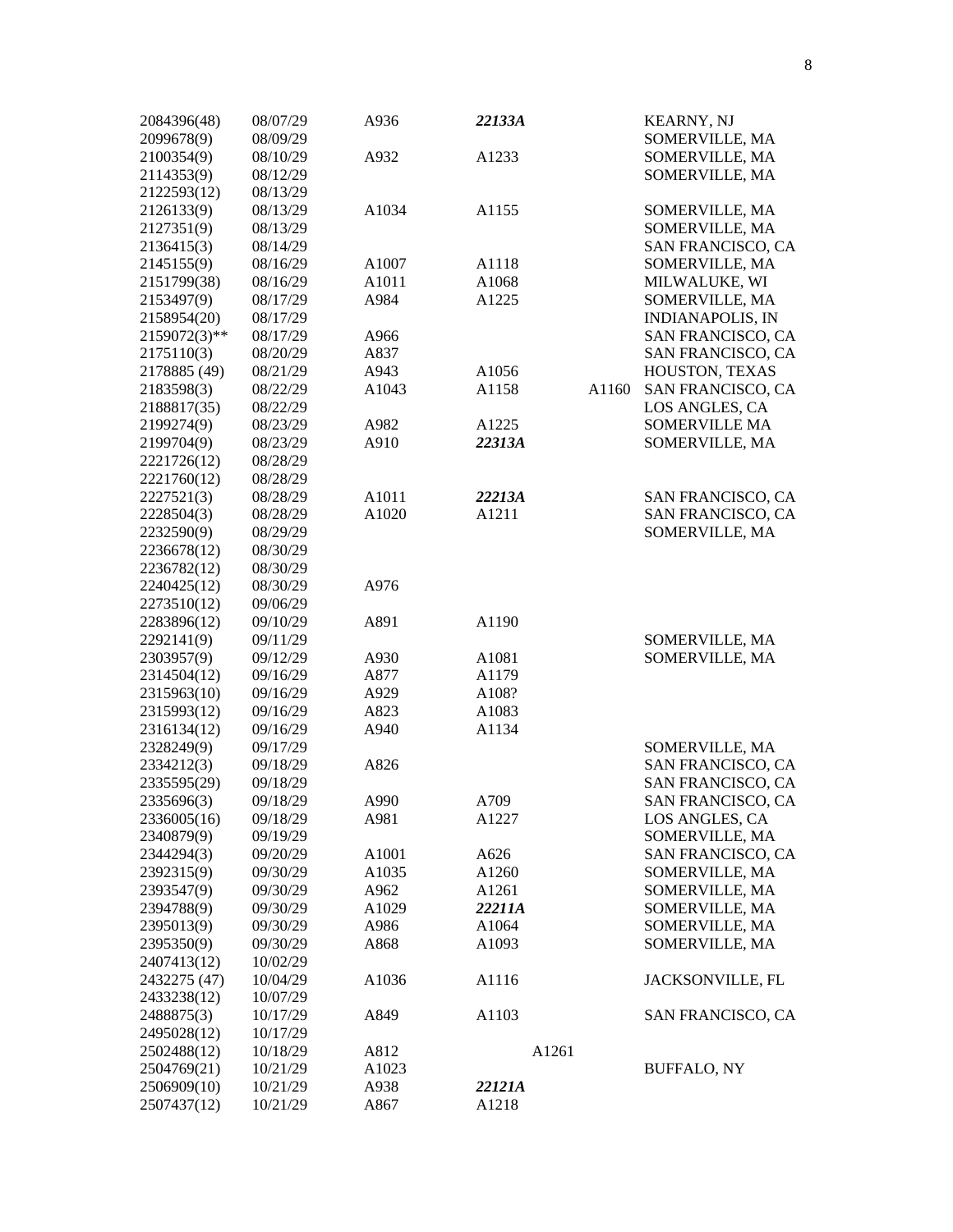| 2510487(3)**  | 10/21/29 | A845              |             |       |       | SAN FRANCISCO, CA  |
|---------------|----------|-------------------|-------------|-------|-------|--------------------|
| 2515688(9)    | 10/22/29 |                   |             |       |       | SOMERVILLE, MA     |
| 2520950(12)   | 10/23/29 |                   |             |       |       |                    |
| 2534563(12)   | 10/25/29 | A902              |             |       |       |                    |
| 2562204(9)    | 10/30/29 | A941              | A1233       |       |       | SOMERVILLE, MA     |
| 2574875(12)   | 11/01/29 |                   |             |       |       |                    |
| 2610996(3)    | 11/08/29 | A1010             |             | A1227 |       | SAN FRANCISCO, CA  |
| 2619410(9)    | 11/12/29 | A937              |             |       |       | SOMERVILLE, MA     |
| 2631888(12)   | 11/13/29 | A1023             |             |       |       |                    |
| 2648060(52)   | 11/18/29 | A870              | A1230       |       |       | <b>KEARNY, NJ</b>  |
| 2648508(52)   | 11/18/29 | A1049             | F656        |       |       | <b>KEARNY, NJ</b>  |
| 2648633(9)    | 11/15/29 | A807              | A1242       |       |       | SOMERVILLE, MA     |
| 2653144(9)    | 11/19/29 | A853              |             |       |       | SOMERVILLE, MA     |
| 2656674(30)   | 11/20/29 | A866              | A584        |       |       | CHESTER, PA        |
| 2658525(10)   | 11/20/29 | A997              | A1273       |       |       |                    |
| 2659932(3)    | 11/21/29 | A929              |             |       |       | SAN FRANCISCO, CA  |
| 2663236(19)   | 11/22/29 | A815              |             |       |       | DETROIT, MI        |
| 2671373(3)**  | 11/26/29 | A972              |             |       |       | SAN FRANCISCO, CA  |
| 2672683(3)**  |          | A1015             |             |       |       | SAN FRANCISCO, CA  |
| 2678683(10)   | 11/26/29 |                   |             |       |       |                    |
|               | 12/02/29 | A928              | A1200       |       |       |                    |
| 2685732(9)    | 12/03/29 | A943              |             |       |       | SOMERVILLE, MA     |
| 2686811(52)   | 12/04/29 | A1037             | A128        |       |       | <b>KEARNY, NJ</b>  |
| 2697133(1)    | 12/06/29 |                   |             |       |       | <b>KEARNY, NJ</b>  |
| 2700987(9)    | 12/09/29 |                   |             |       |       | SOMERVILLE, MA     |
| 2703184(3)    | 12/10/29 | A1035             | A1284       |       | A1171 | SAN FRANCISCO, CA  |
| 2706901(3)    | 12/11/29 |                   |             |       |       | SAN FRANCISCO, CA  |
| 2707631(3)    | 12/11/29 | A829              | A714        |       |       | SAN FRANCISCO, CA  |
| 2707685(3)    | 12/11/29 | A916              | A575        |       |       | SAN FRANCISCO, CA  |
| 2708059(3)    | 12/11/29 | A1027             | A603        |       |       | SAN FRANCISCO, CA  |
| 2733619(12)   | 12/20/29 |                   |             |       |       |                    |
| 2761779(12)   | 01/09/30 | A969              | A1057       |       |       |                    |
| 2789713(12)   | 01/20/30 | A885              | F728        |       |       |                    |
| 2803023(6)    | 01/23/30 |                   |             |       |       | LOUISVILLE, KY     |
| 2803026(12)   | 01/24/30 | A885              | F597        |       |       |                    |
| 2817880(3)    | 01/29/30 | A1013             | A1161       |       |       | SAN FRANCISCO, CA  |
| 2818324(3)    | 01/29/30 |                   |             |       |       | SAN FRANCISCO, CA  |
| 2824486(3)    | 01/31/30 | A1046             | A1089       |       | A570  | SAN FRANCISCO, CA  |
| 2852241(14)   | 02/11/30 | A1027             |             |       |       | ST. LOUIS, MO      |
| 2855015(5)    | 02/11/30 |                   |             |       |       | <b>BUFFALO, NY</b> |
| 2862585(9)    | 02/12/30 | A890              | F783        |       |       | SOMERVILLE, MA     |
| 2882002(9)    | 02/17/30 | A1046             | F642        |       |       | SOMERVILLE, MA     |
| 2905725(5)    | 02/21/30 |                   |             |       |       | <b>BUFFALO, NY</b> |
| 2906367(9)    | 02/21/30 | A894              | F671        |       |       | SOMERVILLE, MA     |
| 2928229(52)   | 02/27/30 | A821              | A1119       |       |       | <b>KEARNY, NJ</b>  |
| 2933586(52)   | 02/27/30 | A856              |             |       |       | <b>KEARNY, NJ</b>  |
| 2933932(13)   | 02/27/30 |                   |             |       |       | ST. LOUIS, MO      |
| 2935506(52)** | 02/26/30 | A1047             | A1930       |       |       | <b>KEARNY, NJ</b>  |
| 2960749(52)   | 03/04/30 |                   | <b>F580</b> |       |       | <b>KEARNY, NJ</b>  |
| 2969381(3)**  | 03/04/30 | A1017             |             |       |       | SAN FRANCISCO, CA  |
| 2969979(3)    | 03/05/30 |                   |             |       |       | SAN FRANCISCO, CA  |
| 2976608(3)    | 03/06/30 |                   |             |       |       | SAN FRANCISCO, CA  |
| 2976915(3)**  | 03/06/30 | A918              | A607        |       |       | SAN FRANCISCO, CA  |
| 2980527(3)    | 03/07/30 | A <sub>1005</sub> |             |       |       | SAN FRANCISCO, CA  |
| 2980816(3)    | 03/07/30 |                   |             |       |       | SAN FRANCISCO, CA  |
| 2981112(9)    | 03/07/30 | A851              | F793        |       |       | SOMERVILLE, MA     |
| 2981432(3)    | 03/07/30 | A996              | A785        |       | A1167 | SAN FRANCISCO, CA  |
|               |          |                   |             |       |       |                    |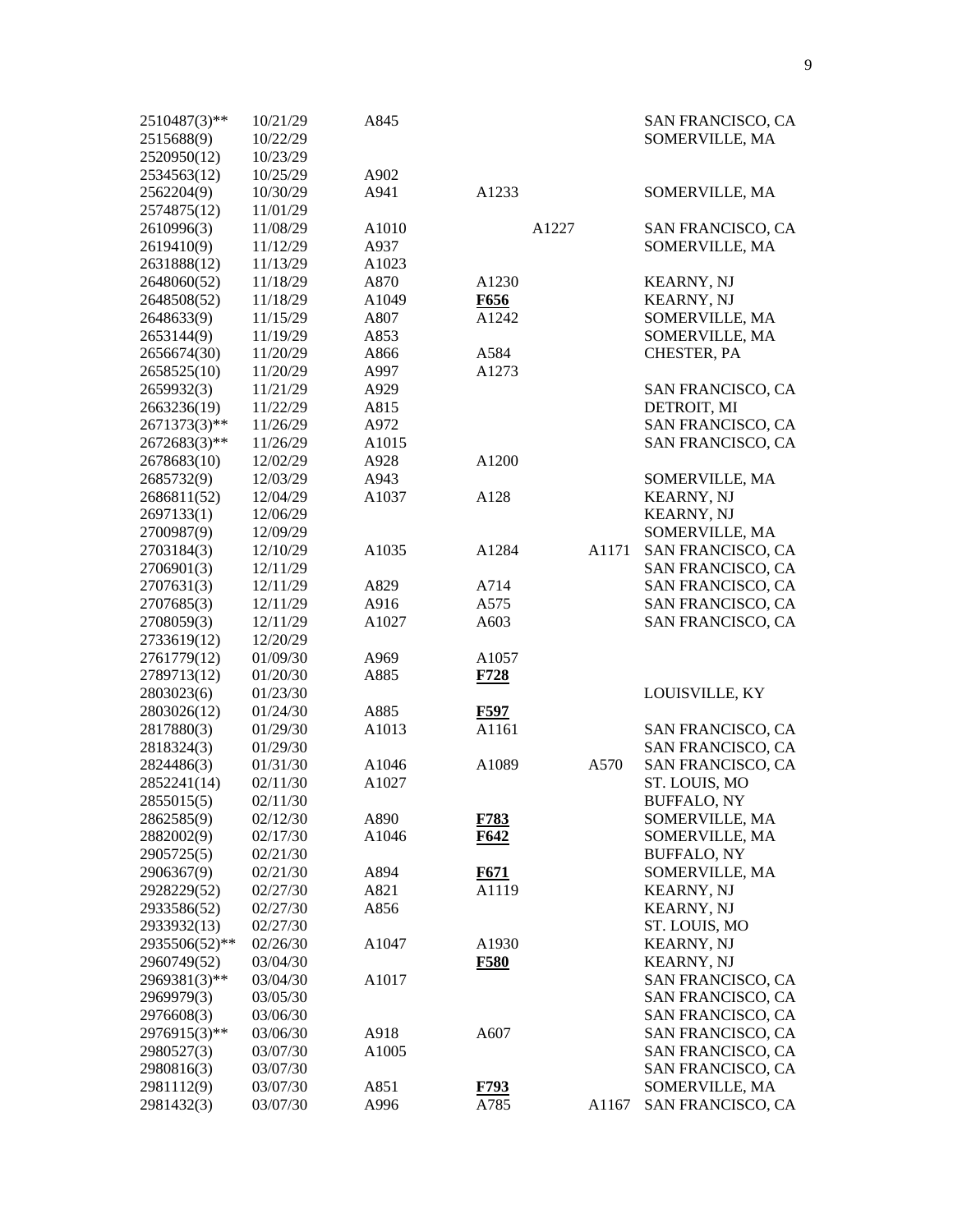| 2984033(13)  | 03/07/30 |                   |                  | ST. LOUIS, MO        |
|--------------|----------|-------------------|------------------|----------------------|
| 2985756(52)  | 03/10/30 | A924              | F513             | <b>KEARNY, NJ</b>    |
| 2988753(15)  | 03/10/30 |                   |                  | <b>BUFFALO, NY</b>   |
| 2990646(19)  | 03/10/30 | A987              | A1085            | DETROIT, MI          |
| 3000423(9)   | 03/13/30 | A843              | A1105            | SOMERVILLE, MA       |
| 3024984(15)  | 03/14/30 |                   |                  | <b>BUFFALO, NY</b>   |
| 3042869(52)  | 03/18/30 | A895              | A151             | <b>KEARNY, NJ</b>    |
| 3044044(52)  | 03/18/30 | A960              | A1205            | <b>KEARNY, NJ</b>    |
| 3056729(52)  | 03/20/30 | A867              |                  | <b>KEARNY, NJ</b>    |
| 3062651(52)  | 03/21/30 | A854              | A871             | <b>KEARNY, NJ</b>    |
| 3062936(9)   | 03/21/30 | A1007             |                  | SOMERVILLE, MA       |
| 3063721(52)  | 03/21/30 | A897              | F <sub>211</sub> | <b>KEARNY, NJ</b>    |
| 3073027(15)  | 03/24/30 |                   |                  | <b>BUFFALO, NY</b>   |
| 3076147(19)  | 03/25/30 | A826              |                  | DETROIT, MI          |
| 3077643(9)** | 03/25/30 | A947              |                  | SOMERVILLE, MA       |
| 3081836(52)  | 03/26/30 | A907              | F587             | <b>KEARNY, NJ</b>    |
| 3083228(19)  | 03/26/30 | A1043             | F726             | DETROIT, MI          |
| 3083647(5)   | 03/26/30 |                   |                  | <b>BUFFALO, NY</b>   |
| 3087276(7)   | 03/26/30 |                   |                  | <b>EDGEWATER, NJ</b> |
| 3088989(19)  | 03/26/30 | A995              | A1244            | DETROIT, MI          |
| 3089018(19)  | 03/26/30 | A1031             | F736             | DETROIT, MI          |
| 3089041(6)   | 03/26/30 | A939              | A603             | EDGEWATER, NJ        |
| 3089805(19)  | 03/26/30 | A973              |                  | DETROIT, MI          |
| 3097221(19)  | 03/27/30 | A1005             |                  | DETROIT, MI          |
| 3098282(9)   | 03/28/30 |                   |                  | SOMERVILLE, MA       |
| 3099715(19)  | 03/28/30 | A932              | A1295            | DETROIT, MI          |
| 3100164(19)  | 03/28/30 | A942              | F711             | DETROIT, MI          |
| 3100353(19)  | 03/28/30 | A1045             | F691             | DETROIT, MI          |
| 3107630(19)  | 03/31/30 | A812              | A625             | DETROIT, MI          |
| 3107979(19)  | 03/31/30 | A991              | F563             | DETROIT, MI          |
| 3108398(19)  | 03/31/30 | A890              | F615             | DETROIT, MI          |
| 3108412(19)  | 03/31/30 | A843              | F599             | DETROIT, MI          |
| 3108658(19)  | 03/31/30 | A877              | A1294            | DETROIT, MI          |
| 3111734(19)  | 03/31/30 | A978              | A1293            | DETROIT, MI          |
| 3111753(19)  | 03/31/30 | A1004             | A1210            | DETROIT, MI          |
| 3111800(19)  | 03/31/30 | A1014             | F571             | DETROIT, MI          |
| 3111828(19)  | 03/31/30 | A957              | A1059            | DETROIT, MI          |
| 3116743(19)  | 04/01/30 | A1019             | F613             | DETROIT, MI          |
| 3119150(5)   | 04/01/30 |                   |                  | <b>BUFFALO. NY</b>   |
| 3119180(15)  | 04/01/30 |                   |                  | <b>BUFFALO, NY</b>   |
| 3119446(15)  | 04/01/30 |                   |                  | <b>BUFFALO, NY</b>   |
| 3119756(19)  | 04/01/30 | A986              | F724             | DETROIT, MI          |
| 3120194(19)  | 04/01/30 | A973              | F756             | DETROIT, MI          |
| 3120626(19)  | 04/01/30 | A919              | F593             | DETROIT, MI          |
| 3121092(9)   | 04/01/30 | A1003             | A1176            | SOMERVILLE, MA       |
| 3122617(9)   | 04/01/30 |                   |                  | SOMERVILLE, MA       |
| 3125754(19)  | 04/02/30 | A835              | A736             | DETROIT, MI          |
| 3127257(19)  | 04/02/30 | A979              | F661             | DETROIT, MI          |
| 3127949(15)  | 04/02/30 |                   |                  | <b>BUFFALO, NY</b>   |
| 3130991(9)   | 04/02/30 | A843              |                  | SOMERVILLE, MA       |
| 3131669(52)  | 04/03/30 | A <sub>1012</sub> | A1074            | <b>KEARNY, NJ</b>    |
| 3134364(9)** | 04/03/30 | A882              |                  | SOMERVILLE, MA       |
| 3136388(19)  | 04/03/30 | A <sub>1050</sub> | F711             | DETROIT, MI          |
| 3140256(19)  | 04/04/30 | A999              | F610             | DETROIT, MI          |
| 3144992(5)   | 04/04/30 |                   |                  | <b>BUFFALO, NY</b>   |
| 3146000(9)   | 04/04/30 | A835              | F620             | SOMERVILLE, MA       |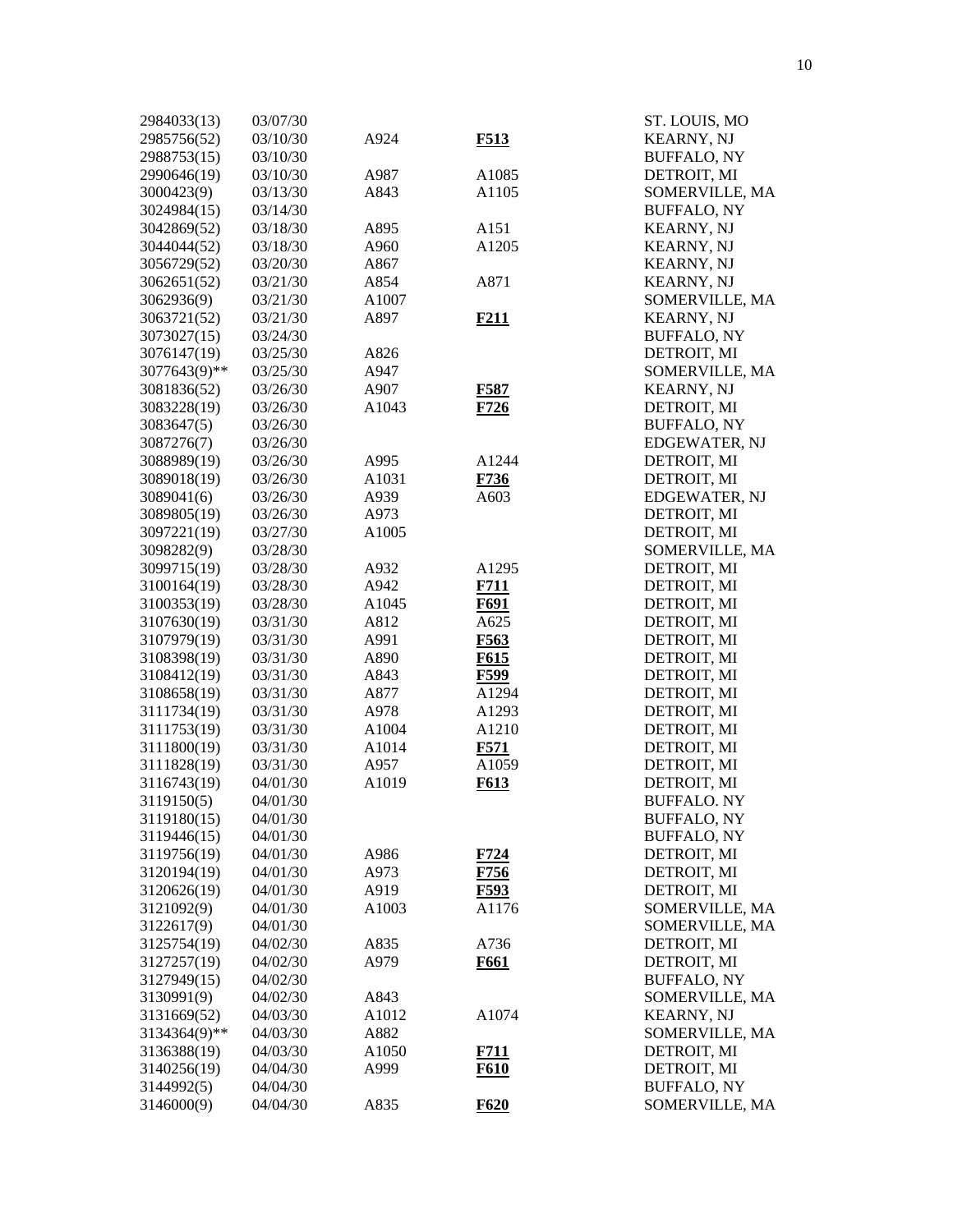| 3163370(11) | 04/08/30 | A852              | F646        | A1067 | CHICAGO, IL.      |
|-------------|----------|-------------------|-------------|-------|-------------------|
| 3164255(9)  | 04/08/30 |                   |             |       | SOMERVILLE, MA    |
| 3166313(19) | 04/09/30 | A587              | A849        |       | DETROIT, MI       |
| 3166642(19) | 04/09/30 | A808              | A1055       |       | DETROIT, MI       |
| 3168501(19) | 04/09/30 | A999              | A1175       |       | DETROIT, MI       |
| 3169068(10) | 04/09/30 | A1010             | F590        |       |                   |
| 3171188(19) | 04/09/30 | A945              | F592        |       | DETROIT, MI       |
| 3174319(19) | 04/10/30 | A886              | F686        |       | DETROIT, MI       |
| 3174441(19) | 04/10/30 | A979              | F668        |       | DETROIT, MI       |
| 3174674(19) | 04/10/30 | A <sub>1047</sub> | F733        |       | DETROIT, MI       |
| 3174723(19) | 04/10/30 | A1025             | F687        |       | DETROIT, MI       |
| 3191647(9)  | 04/14/30 | A984              | A1218       |       | SOMERVILLE, MA    |
| 3196026(10) | 04/14/30 | A821              | F692        |       |                   |
| 3198504(19) | 04/14/30 | A858              | F620        |       | DETROIT, MI       |
| 3198530(12) | 04/14/30 | A1029             | F605        |       |                   |
| 3198664(19) | 04/15/30 | A885              | <b>F790</b> |       |                   |
| 3198697(52) | 04/15/30 | A911              |             |       | <b>KEARNY, NJ</b> |
| 3200230(19) | 04/15/30 | A818              | A1259       |       | DETROIT, MI       |
| 3201975(9)  | 04/15/30 |                   |             |       | SOMERVILLE, MA    |
| 3202364(19) | 04/15/30 | A859              | A1056       |       | DETROIT, MI       |
| 3205797(19) | 04/15/30 | A849              | F687        |       | DETROIT, MI       |
| 3206629(19) | 04/15/30 | A957              | F601        |       | DETROIT, MI       |
| 3209041(9)  | 04/16/30 |                   |             |       | SOMERVILLE, MA    |

# **APRIL 18, 1930, CHICAGO FORD SERVICE LETTER:**

• Describes that 'For the past few months we have used a considerable quantity of Crown type locks in **Closed Car** door handles and deck locks".

| 3210448(10)** | 04/16/30 | A866  |             |                    |
|---------------|----------|-------|-------------|--------------------|
| 3213605(19)   | 04/16/30 | A934  | A1152       | DETROIT, MI        |
| 3214309(19)   | 04/16/30 | A811  | A1115       | DETROIT, MI        |
| 3217039(19)   | 04/17/30 | A974  | <b>F598</b> | DETROIT, MI        |
| 3225562(19)   | 04/18/30 | A915  | A1093       | DETROIT, MI        |
| 3225623(19)   | 04/18/30 | A974  | A1152       | DETROIT, MI        |
| 3225627(19)   | 04/18/30 | A1027 | A1208       | DETROIT, MI        |
| 3230764(19)   | 04/18/30 | A1014 | A1238       | DETROIT, MI        |
| 3233075(5)    | 04/21/30 |       |             | <b>BUFFALO, NY</b> |
| 3236004(10)   | 04/21/30 |       |             |                    |
| 3236132(12)   | 04/21/30 | A988  | <b>F561</b> |                    |
| 3238554(5)    | 04/21/30 |       |             | <b>BUFFALO, NY</b> |
| 3238951(10)   | 04/21/30 | A967  | A1094       |                    |
| 3239667(9)    | 04/21/30 | A1026 | A1192       | SOMERVILLE, MA     |
| 3240140(9)    | 04/21/30 |       |             | SOMERVILLE, MA     |
| 3241667(12)   | 04/22/30 | A1213 | A1022       |                    |
| 3241775(17)   | 04/22/30 | A865  |             | CHICAGO, IL        |
| 3246273(52)   | 04/22/30 | A934  |             |                    |
| 3247754(19)   | 04/22/30 | A839  | A1140       | DETROIT, MI        |
| 3247782(19)   | 04/22/30 | A1004 | A1153       | DETROIT, MI        |
| 3248063(19)   | 04/22/30 | A844  | A1109       | DETROIT, MI        |
| 3255634(52)   | 04/22/30 | A979  | A1098       | <b>KEARNY, NJ</b>  |
| 3257913(19)   | 04/22/30 | A969  | A1190       | DETROIT, MI        |
| 3258253(19)   | 04/22/30 | A912  | A1196       | DETROIT, MI        |
| 3268674(9)    | 04/25/30 | A975  | F604        | SOMERVILLE, MA     |
| 3269609(10)   | 04/25/30 | A901  | A125X       |                    |
| 3273053(5)    | 04/25/30 |       |             | <b>BUFFALO, NY</b> |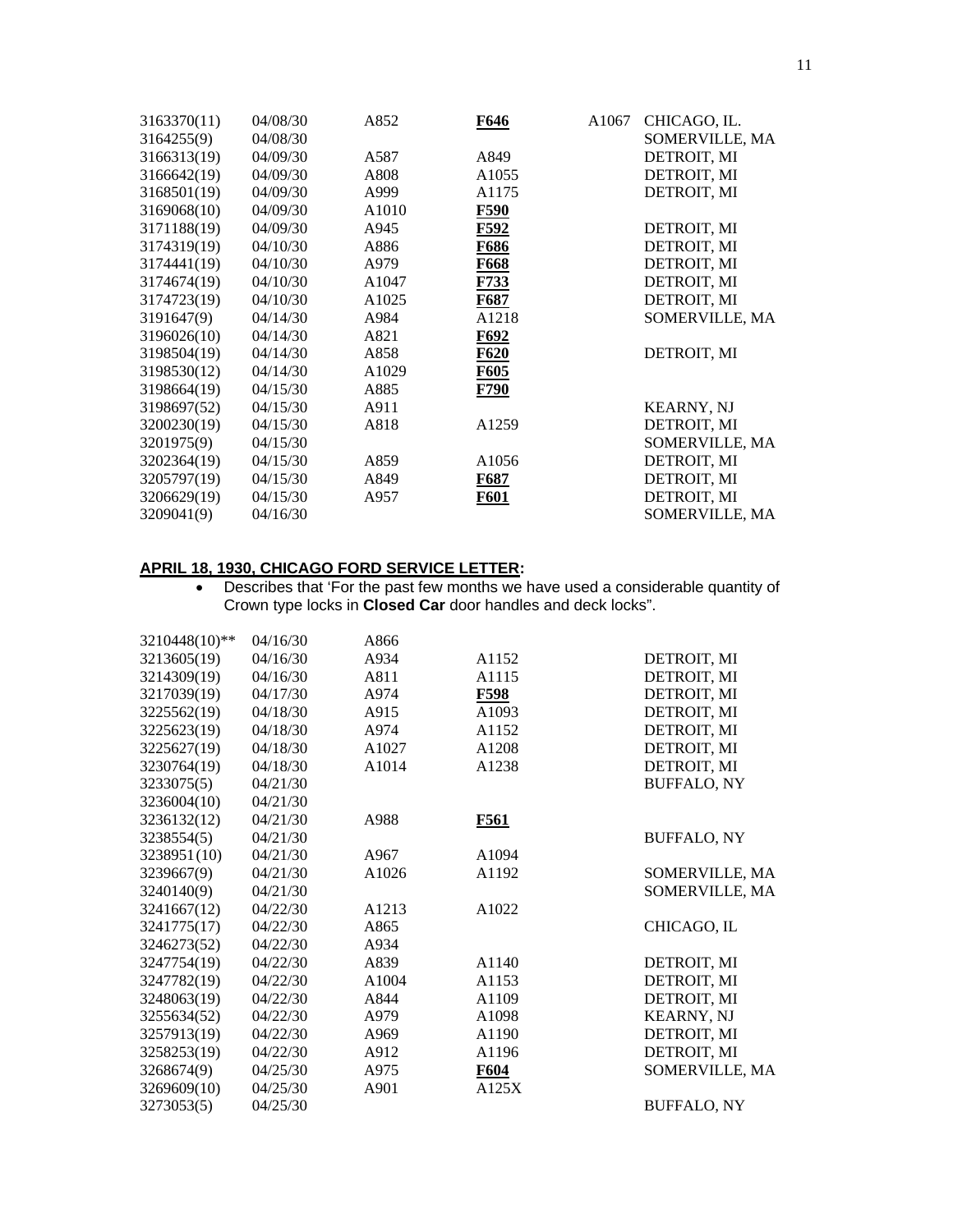| 3286926(10)   | 04/29/30 | A836              | A21323            |       |       |                      |
|---------------|----------|-------------------|-------------------|-------|-------|----------------------|
| 3287248(10)   | 04/29/30 | A924              | <b>F561</b>       |       |       |                      |
| 3288720(10)   | 04/29/30 | A971              | A1243             |       |       |                      |
| 3289150(10)   | 04/29/30 | A915              |                   |       |       |                      |
| 3289273(10)   | 04/29/30 | A888              | <b>F6XX</b>       |       |       |                      |
| 3298884(52)   | 04/30/30 | A1049             |                   |       |       | <b>KEARNY, NJ</b>    |
| 3301429(5)    | 04/30/30 |                   |                   |       |       | BUFFALO, NY          |
| 3301429(5)    | 05/01/30 |                   |                   |       |       | <b>BUFFALO, NY</b>   |
| 3304082(15)   | 04/30/30 |                   |                   |       |       | <b>BUFFALO, NY</b>   |
| 3304909(52)   | 05/01/30 | A827              | A1261             |       |       | <b>KEARNY, NJ</b>    |
| 3308407(52)** | 05/01/30 | A912              |                   |       |       | <b>KEARNY, NJ</b>    |
| 3308654(25)   | 05/01/30 | A891              | A1139             |       |       | <b>BUFFALO, NY</b>   |
| 3309988(52)   | 05/01/30 | A902              |                   |       |       | <b>KEARNY, NJ</b>    |
| 3311677(9)    | 05/01/30 | A878              | F583              |       |       | SOMERVILLE, MA       |
| 3316211(3)**  | 05/02/30 |                   |                   |       |       | SAN FRANCISCO, CA    |
| 3322511(52)   | 05/02/30 | A804              | F662              |       |       | <b>KEARNY, NJ</b>    |
| 3323527(30)   | 05/05/30 | A857              | F742              |       | A1110 | SOMERVILLE, MA       |
| 3328801(5)    | 05/05/30 |                   |                   |       |       | <b>BUFFALO, NY</b>   |
| 3329270(9)    | 05/05/30 | A <sub>1005</sub> |                   |       |       | SOMERVILLE, MA       |
| 3333613(52)   | 05/06/30 | A <sub>1029</sub> | A1082             |       |       | <b>KEARNY, NJ</b>    |
| 3342335(52)   | 05/06/30 | A <sub>1009</sub> | A1084             |       |       | <b>KEARNY, NJ</b>    |
| 3334778(9)    | 05/06/30 | A958              |                   |       |       | SOMERVILLE, MA       |
| 3344365(9)    | 05/07/30 | A1004             |                   |       |       | SOMERVILLE, MA       |
| 3346672(11)** | 05/07/30 |                   |                   |       |       | <b>CHARLOTTE, NC</b> |
| 3358981(52)   | 05/08/30 | A991              | A1237             |       |       | <b>KEARNY, NJ</b>    |
| 3360658(10)   | 05/09/30 | A <sub>1050</sub> |                   | A1178 |       | LOS ANGLES, CA       |
| 3362877(52)** | 05/09/30 | A982              |                   |       |       | <b>KEARNY, NJ</b>    |
| 3362965(52)   | 05/09/30 | A <sub>1015</sub> |                   |       |       | <b>KEARNY, NJ</b>    |
| 3366101(9)    | 05/09/30 | A840              | F686              |       |       | SOMERVILLE, MA       |
| 3375844(3)    | 05/12/30 |                   |                   |       |       | SAN FRANCISCO, CA    |
| 3381614(14)** | 05/13/30 |                   |                   |       |       | ST. LOUIS, MO        |
| 3383349(9)**  | 05/13/30 | A913/926          |                   |       |       | SOMERVILLE, MA       |
| 3383706(52)** | 05/13/30 | A968              |                   |       |       | <b>KEARNY, NJ</b>    |
| 3386123(52)   | 05/13/30 | A921              | A <sub>1249</sub> |       |       | <b>KEARNY, NJ</b>    |
| 3390561(52)   | 05/14/30 | A880              | A1196             |       |       | <b>KEARNY, NJ</b>    |
| 3397608(52)   | 05/14/30 | A1015             | A1227             |       |       | <b>KEARNY, NJ</b>    |
| 3398667(9)    | 05/15/30 | A886              | A1257             |       |       | SOMERVILLE, MA       |
| 3412490(3)    | 05/16/30 | A934              | A1213             |       |       | SAN FRANCISCO, CA    |
| 3413491(52)   | 05/16/30 | A906              | A1237             |       |       | <b>KEARNY, NJ</b>    |
| 3413589(52)   | 05/16/30 | A966              | A1088             |       |       | <b>KEARNY, NJ</b>    |
| 3418034(11)** | 05/19/30 | A858              | F737              |       |       | CHARLOTTE, NC        |
| 3430728(9)    | 05/20/30 | A862              | F667              |       |       | SOMERVILLE, MA       |
| 3435930(52)   | 05/21/30 | A933              |                   |       |       | <b>KEARNY, NJ</b>    |
| 3439881(9)    | 05/21/30 |                   |                   |       |       | SOMERVILLE, MA       |
| 3448753(52)   | 05/22/30 | A867              | A1217             |       |       | <b>KEARNY, NJ</b>    |
| 3472318(2)    |          | A875              | A1161             |       |       | LONG BEACH, CA       |
|               | 05/23/30 |                   |                   | F639  |       |                      |
| 3475036(9)    | 05/26/30 |                   |                   |       |       | SOMERVILLE, MA       |
| 3475536(10)   | 05/26/30 | A933              | A1227             |       |       |                      |
| 3484137(9)    | 05/27/30 | A905              | A1123             |       |       | SOMERVILLE, MA       |
| 3485023(3)**  | 05/27/30 | A898              | A554              |       |       | SAN FRANCISCO, CA    |
| 3487218(3)    | 05/27/30 |                   |                   |       |       | SAN FRANCISCO, CA    |
| 3489752(14)   | 05/27/30 |                   |                   |       |       | ST. LOUIS, MO        |
| 3493937(12)** | 05/28/30 | A1086             |                   |       |       |                      |
| 3504486(9)    | 06/02/30 |                   |                   |       |       | SOMERVILLE, MA       |
| 3509623(9)    | 06/02/30 | A928              | A1203             |       |       | SOMERVILLE, MA       |
| 3520987(9)    | 06/03/30 |                   |                   |       |       | SOMERVILLE, MA       |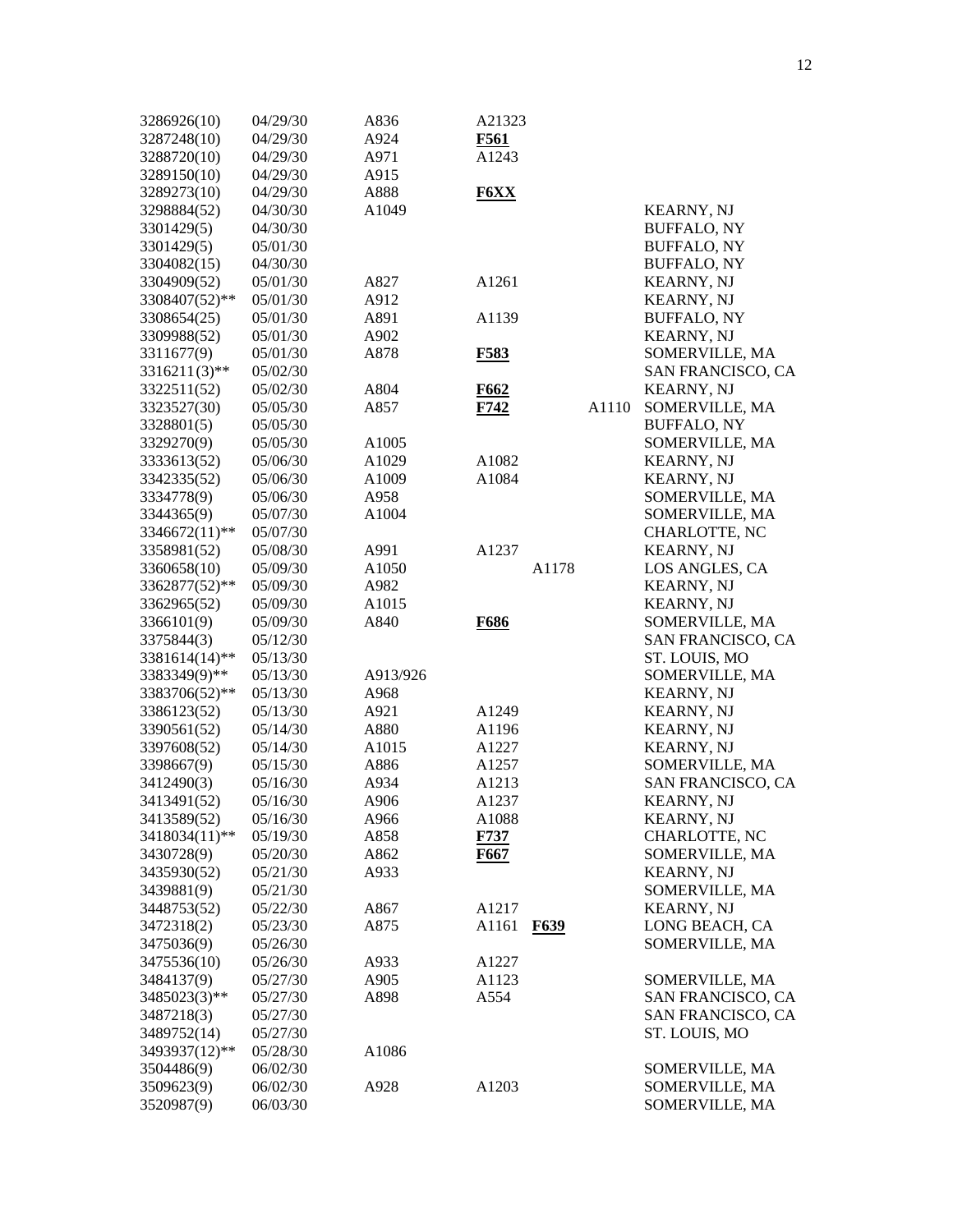| 3532638(5)   | 06/04/30 |       |             | <b>BUFFALO, NY</b> |
|--------------|----------|-------|-------------|--------------------|
| 3535057(9)   | 06/04/30 | A924  | A1295       | SOMERVILLE, MA     |
| 3561694(5)   | 06/09/30 |       |             | <b>BUFFALO, NY</b> |
| 3568707(9)** | 06/10/30 |       |             | SOMERVILLE, MA     |
| 3575020(9)   | 06/11/30 | A1037 |             | SOMERVILLE, MA     |
| 3585075(10)  | 06/12/30 | A879  | A1269       | EDGEWATER, NJ      |
| 3588638(9)   | 06/12/30 | A706  |             | SOMERVILLE, MA     |
| 3591422(5)   | 06/12/30 |       |             | <b>BUFFALO, NY</b> |
| 3591988(9)   | 06/12/30 |       |             | SOMERVILLE, MA     |
| 3602155(9)   | 06/16/30 | A841  | A1220       | SOMERVILLE, MA     |
| 3611391(10)  | 06/17/30 | A1038 | A113X       |                    |
| 3657722(15)  | 06/24/30 |       |             | <b>BUFFALO, NY</b> |
| 3661906(10)  | 06/24/30 | A884  | A1277       |                    |
| 3662023(10)  | 06/24/30 | A915  | A1067       |                    |
| 3662026(10)  | 06/24/30 | A898  | F560        |                    |
| 3662710(10)  | 06/24/30 | A984  | <b>F55X</b> |                    |
| 3689790(11)  | 06/27/30 | A927  | A1125       | <b>BUFFALO, NY</b> |
| 3708850(9)   | 07/01/30 |       |             | SOMERVILLE, MA     |
| 3714751(15)  | 07/02/30 | A885  | A1075       | <b>BUFFALO, NY</b> |
| 3720390(5)   | 07/02/30 | A989  | A1194       | <b>BUFFALO, NY</b> |
| 3750964(9)   | 07/09/30 | A884  | A1226       | SOMERVILLE, MA     |
| 3751746(5)   | 07/09/30 |       |             | <b>BUFFALO, NY</b> |
| 3753869(5)   | 07/09/30 |       |             | <b>BUFFALO, NY</b> |
| 3770757(3)   | 07/11/30 | A977  | <b>F708</b> | SAN FRANCISCO, CA  |

# **(B): "MODEL A IGNITION LOCKS":**

- "The second ignition lock was A-11582-B.
- This lock was used in the new switch released for the instrument panel re-designed in mid-1930.
- This lock did not use a different key, but continued to use the same key A-11586-A as the first lock.
- It continued to use the same code number series A800 through A1050 as the first lock.
- This lock also had its code number stamped in the side of the plated cap.
- This lock could not be used in switches designed for the A-11582-A lock".

| 3773565(9)   | 08/04/30 | A1039             | A1280             |                   | SOMERVILLE, MA           |
|--------------|----------|-------------------|-------------------|-------------------|--------------------------|
| 3780218(9)   | 08/05/30 | A1015             |                   |                   | SOMERVILLE, MA           |
| 3783348(3)   | 08/04/30 | A <sub>1017</sub> | A1204             | A <sub>1248</sub> | SAN FRANCISCO, CA        |
| 3788240(9)   | 08/06/30 | A993              | A1122             |                   | SOMERVILLE, MA           |
| 3788400(9)   | 08/06/30 | A <sub>1036</sub> |                   |                   | SOMERVILLE, MA           |
| 3791748(37)  | 08/06/30 |                   |                   |                   | <b>SAN FRANCISCO, CA</b> |
| 3791893(3)   | 08/06/30 | A1000             | A1208             | A1102             | SAN FRANCISCO, CA        |
| 3797481(9)   | 08/07/30 | A973              | <b>F620</b>       | A1211             | SOMERVILLE, MA           |
| 3810801(9)   | 08/12/30 | A940              | <b>F633</b>       | A1228             | SOMERVILLE, MA           |
| 3822316(52)  | 08/14/30 | A869              | A1209             |                   | <b>KEARNY, NJ</b>        |
| 3822404(52)  | 08/14/30 | A915              | A789              |                   | <b>KEARNY, NJ</b>        |
| 3824977(52)  | 08/14/30 | A987              | A <sub>1226</sub> |                   | <b>KEARNY, NJ</b>        |
| 3848132(9)   | 08/20/30 | A978              |                   |                   | SOMERVILLE, MA           |
| 3852449(3)   | 08/21/30 | A920              | A610              |                   | SAN FRANCISCO, CA        |
| 3853872(52)  | 08/21/30 | A1002             | A <sub>1221</sub> |                   | <b>KEARNY, NJ</b>        |
| 3860028(9)   | 08/25/30 | A952              | A1098             |                   | SOMERVILLE, MA           |
| 3861712(3)   | 08/25/30 | A1004             | A1069             |                   | SAN FRANCISCO, CA        |
| 3868980(3)** | 08/26/30 | A830              |                   |                   | SAN FRANCISCO, CA        |
| 3877757(9)   | 08/27/30 | A821              | <b>F563</b>       |                   | SOMERVILLE, MA           |
| 3889818(9)   | 09/02/30 | A983              | F657              | A1181             | SOMERVILLE, MA           |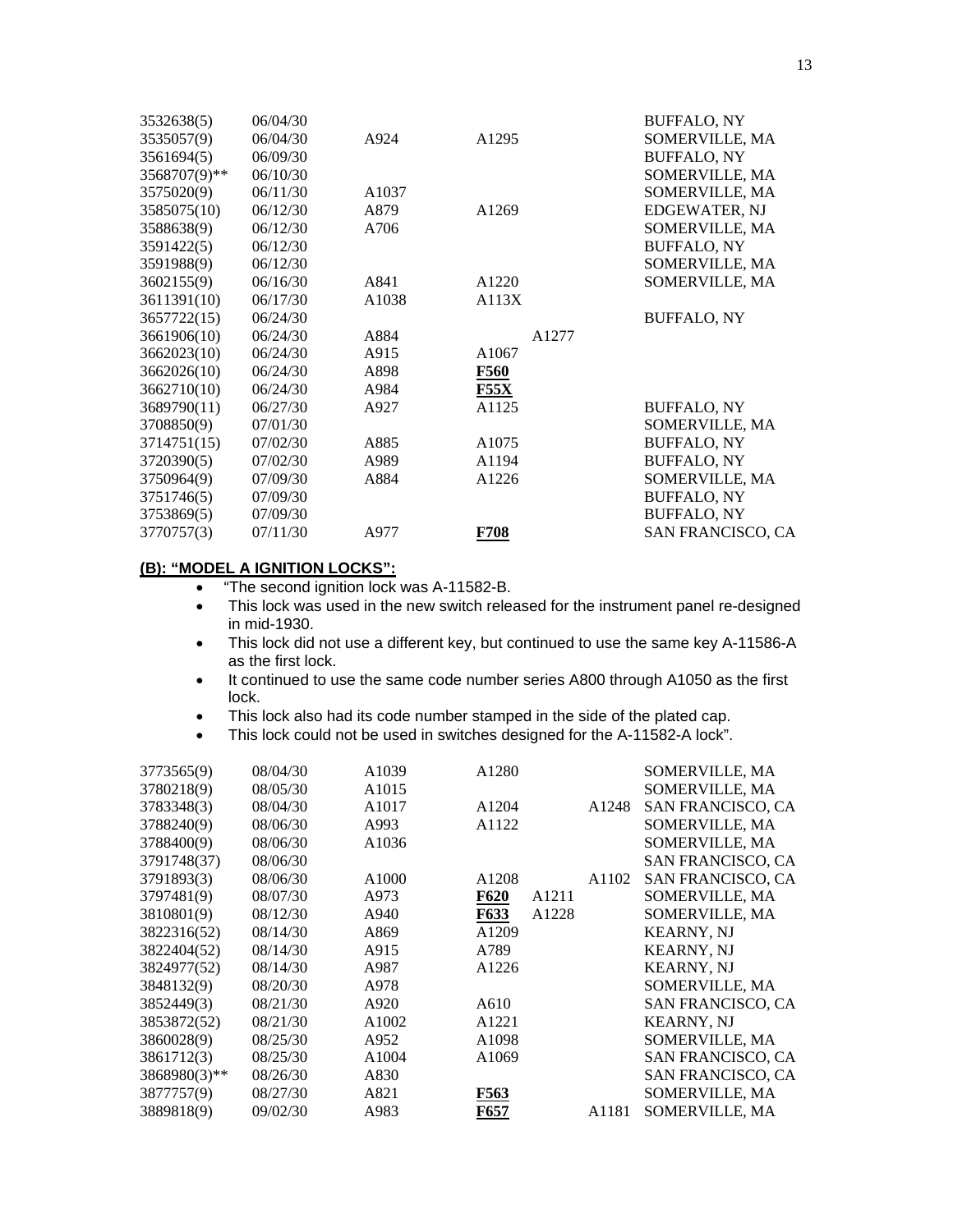| 3914100(9) | 09/09/30 |      |      | SOMERVILLE, MA |
|------------|----------|------|------|----------------|
| 3922979(9) | 09/10/30 | A806 | F690 | SOMERVILLE, MA |

### **(C): "KEYING YOUR MODEL A":**

• The drawing and release notice for the new style handle and lock key which was to be used on the **Victoria Coupe** was dated September 17, 1930.

| 3963826(10)   | 09/17/30 | A892 | A <sub>1165</sub> |
|---------------|----------|------|-------------------|
| 3966976(10)** | 09/18/30 | A874 | <b>F580</b>       |

#### **(C): "KEYING YOUR MODEL A":**

• "The Crown lock for door handles was discontinued in September, 1930".

| 4011257(9) | 10/01/30 | A804 | A <sub>1236</sub> | SOMERVILLE, MA     |
|------------|----------|------|-------------------|--------------------|
| 4018735(1) | 10/06/30 |      |                   | <b>BUFFALO, NY</b> |
| 4018878(1) | 10/06/30 |      |                   | <b>BUFFALO, NY</b> |

### **(B): "MODEL A IGNITION LOCKS":**

- "The third and final lock, A-11582-C, was released in late 1930 for use on the **Victoria Coupe.**
- This application was noted in the November 26, 1930 Indianapolis Service Letter.
- This lock had a new key way, a new key, A-11586-C, and a new set of code numbers, A1301 through A1550.
- The code number on this lock was again stamped on the plated cap.
- This lock had a grove added in the side of the lock cylinder that mated with a raised rib in the switch.
- This reduced the chance of the entire lock being forced to turn thus improving security.
- This lock was used in service to replace A-11582-B lock but the A-11582-B lock will not fit in a switch designed for the A-11582-C lock".

| 4021123(9)      | 10/07/30 | A1044             |       | A1455 | SOMERVILLE, MA       |
|-----------------|----------|-------------------|-------|-------|----------------------|
| 4028232(9)**    | 10/08/30 | A945              |       |       | SOMERVILLE, MA       |
| 4041804(1)      | 10/14/30 |                   |       |       | <b>BUFFALO, NY</b>   |
| 4041809(1)      | 10/14/30 |                   |       |       | <b>BUFFALO, NY</b>   |
| 4043504(10)     | 10/14/30 | A <sub>1511</sub> |       |       |                      |
| 4046559(9)      | 10/15/30 | A1498             |       | A1072 | SOMERVILLE, MA       |
| 4048679(9)      | 10/15/30 | A927              | A1259 |       | SOMERVILLE, MA       |
| 4049350(9)      | 10/15/30 | A847              | A1405 |       | SOMERVILLE, MA       |
| 4055861(3)      | 10/20/30 | A958              | A1222 | A1178 | SAN FRANCISCO, CA    |
| $4058070(3)$ ** | 10/20/30 | A1471             |       |       | SAN FRANCISCO, CA    |
| 4065403(6)      | 10/21/30 | A1427             | A1427 | A1427 | CHICAGO, IL          |
| 4078789(10)     | 10/27/30 | A985              | A1595 |       | CHICAGO, IL          |
| 4087012(9)      | 10/28/30 | A1002             | A1205 |       | SOMERVILLE, MA       |
| 4088480(10)     | 10/29/30 | A1518             |       |       |                      |
| 4104608(10)     | 11/04/30 | A1326             |       |       |                      |
| 4113496(10)     | 11/05/30 | A931              | F553  |       |                      |
| 4113525(10)     | 11/05/30 | A1464             | A922  |       |                      |
| 4131543(38)     | 11/12/30 | A1546             |       | A1546 | <b>EDGEWATER, NJ</b> |
| 4138335(9)**    | 11/17/30 |                   |       |       | SOMERVILLE, MA       |
| 4143772(9)      | 11/18/30 | A1340             |       |       | SOMERVILLE, MA       |
| 4145925(7)      | 11/18/30 |                   |       |       | <b>EDGEWATER, NJ</b> |
| 4147022(6)      | 11/18/30 |                   |       |       | CHICAGO, IL          |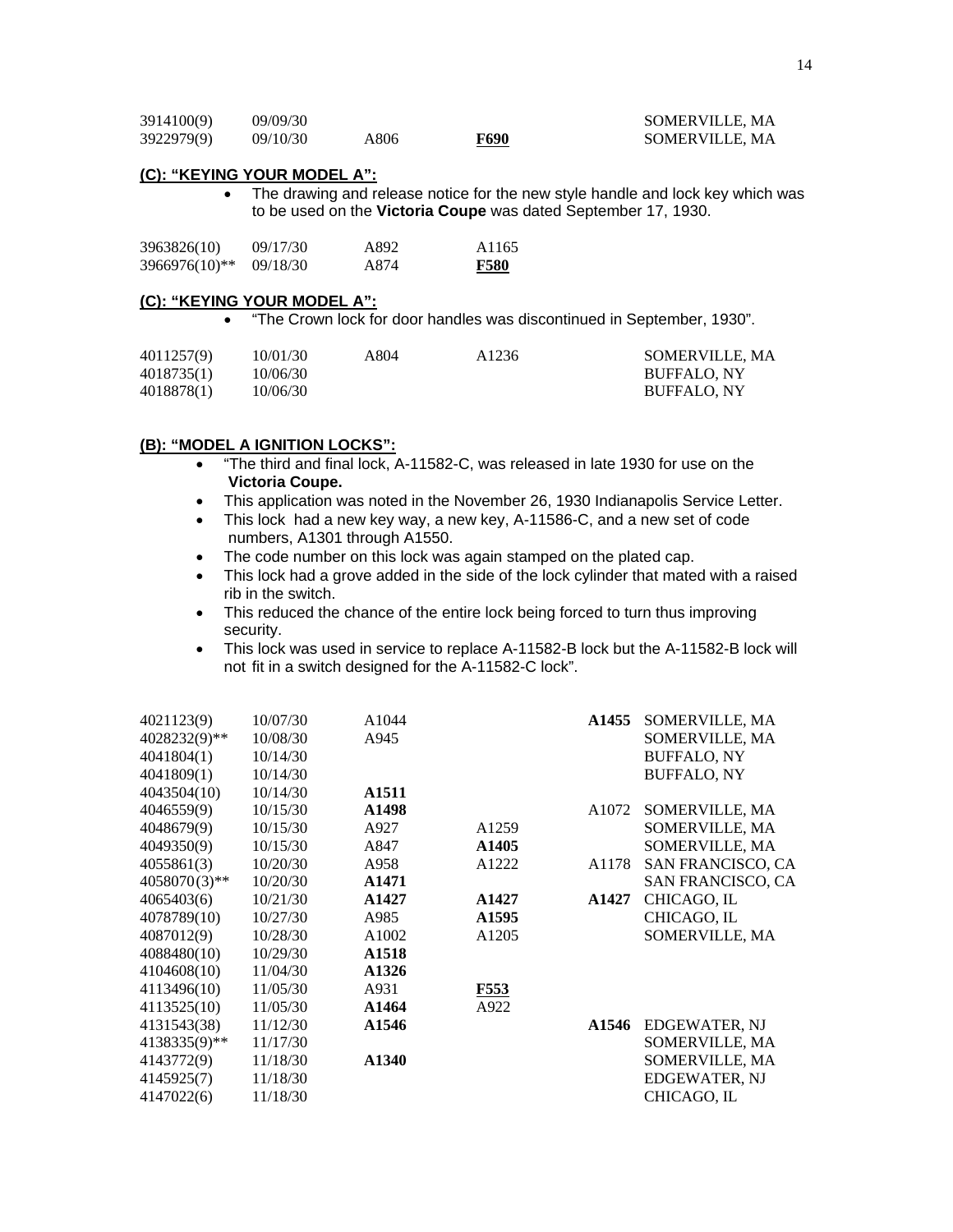| 4147454(3)    | 11/18/30 |                   | <b>SAN FRANCISCO, CA</b> |
|---------------|----------|-------------------|--------------------------|
| 4149574(15)   | 11/19/30 |                   | <b>BUFFALO, NY</b>       |
| 4154936(38)   | 11/19/30 | A949              | A1296 EDGEWATER, NJ      |
| 4156748(14)   | 11/19/30 |                   | ST. LOUIS, MO            |
| 4171972(10)** | 11/26/30 |                   | CHARLOTTE, NC            |
| 4173020(9)    | 11/26/30 | A <sub>1506</sub> | SOMERVILLE, MA           |

### **NOVEMBER 26, 1930, INDIANAPOLIS FORD SERVICE LETTER:**

- "To provide locks requiring but one key for the door handle and ignition switch, a new series of locks and keys have been adopted for use on **Victoria Coupes.**
- The key series for these new locks is A1301 to A1550, and the locks cannot be made to fit on other models because the cross section of the keys are different".

| $4181450(9)$ ** | 12/01/30 | A1331             | SOMERVILLE, MA       |
|-----------------|----------|-------------------|----------------------|
| 4185842(12)     | 12/02/30 | A1406             |                      |
| 4186140 (38)    | 12/02/30 | A962              | <b>EDGEWATER, NJ</b> |
| 4196652(9)**    | 12/03/30 |                   | SOMERVILLE, MA       |
| 4206120(6)      | 12/09/30 | A <sub>1478</sub> | A1112 CHESTER, PA    |
| 4212557(10)     | 12/10/30 | A <sub>1458</sub> |                      |
| 4223893(12)     | 12/15/30 |                   |                      |

# **DECEMBER 19, 1930, CHICAGO FORD SERVICE LETTER:**

- "Ignition and door locks which employ only one key for opening as used on the **Victoria Coupe,** will be extended shortly to include the **Deluxe Delivery, A-Panel and AA-Panel.**
- We will supply in the very near future, tire locks on which the lock cylinder can be fitted to the ignition key, permitting the use of one key for ignition, door, and tire lock.
- It must be understood, however, that interchanging of lock keys can only be effected on the new lock series, A1301 to A1500 (A1550) and at the present time on the **Victoria Coupe".**

### **DECEMBER 28, 1930, FORD SERVICE BULLETIN:**

- "A change has been made in the lock cylinders in the ignition and handle locks used with the **Tudor, A-Panel, AA-Panel and Deluxe Delivery.**
- Interchangeable lock cylinders are also used in the locks in the new **Victoria Coupe andSpecial Delivery**.
- Cars and trucks equipped with interchangeable lock cylinders use but one key.
- That is the same key operates both the ignition and door handle locks".

| 4244779(15) | 01/13/31 | A <sub>1034</sub> | A1528 | A1185 TWIN CITY, MN |
|-------------|----------|-------------------|-------|---------------------|
| 4247450(9)  | 01/13/31 | A1492             |       | SOMERVILLE, MA      |
| 4248331(17) | 01/13/31 | A <sub>1402</sub> |       | CHICAGO. IL         |
| 4248895(9)  | 01/13/31 | A <sub>1427</sub> |       | SOMERVILLE, MA      |

### **(B): "MODEL A IGNITION LOCKS":**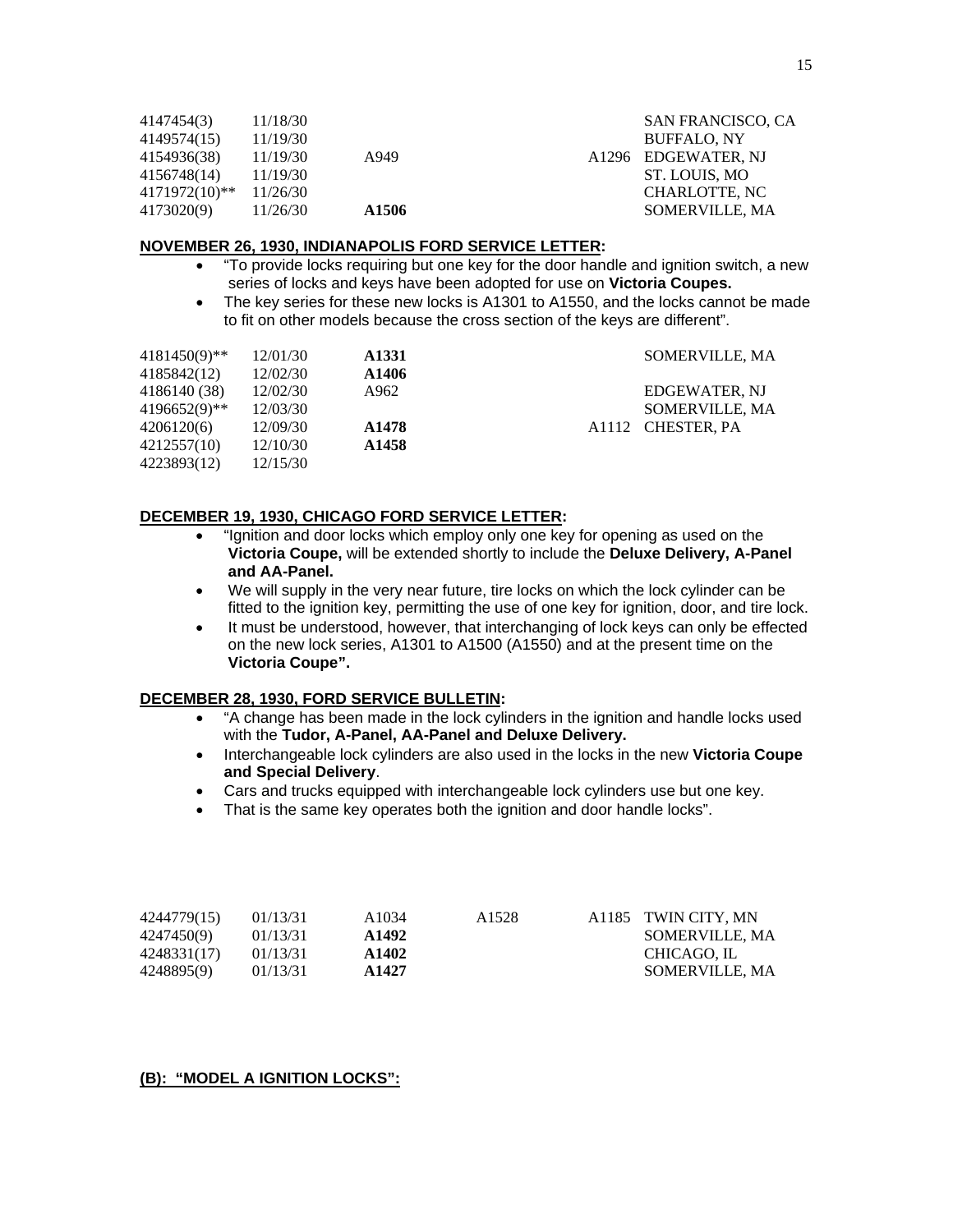• "In early 1931, a minor change occurred in this lock (A-11582-C), when the code number was moved to the face of the lock shoulder. This move eliminated any chance of reading the number while the lock was installed".

### **JANUARY 15, 1931, INDIANAPOLIS FORD SERVICE LETTER:**

- "To provide a lock for door handles, ignition switch, and tire lock, having one key only for all locks, a new series of locks has been adopted for use on the **Deluxe Delivery, A-Panel and AA-Panel.**
- These locks are similar to those now in use on the **Victoria Coupe.**
- The key series for these new locks is A1301 to A1550, and lock cylinders cannot be made to work with these on other models as the cross section of keys are different".

# **JANUARY 15, 1931, INDIANAPOLIS FORD SERVICE LETTER:**

• "To provide a spare wheel and tire lock for service with out the use of an additional key for cars having interchangeable lock cylinders on the ignition locks, door handles, etc., such as the **Victoria Coupe, Deluxe Delivery, A-Panel and AA-**  Panel, new tire and wheel locks have been adopted".

| 4273235(38)   | 01/19/31 | A1039             |       |       |       | <b>EDGEWATER, NJ</b>     |
|---------------|----------|-------------------|-------|-------|-------|--------------------------|
| 4279540(9)    | 01/20/31 |                   |       |       |       | SOMERVILLE, MA           |
| 4288005(9)    | 01/21/31 | A871              |       | A1200 |       | SOMERVILLE, MA           |
| 4290586(52)** | 01/26/31 | A1538             |       |       |       | <b>KEARNY, NJ</b>        |
| 4294019(17)   | 01/26/31 | A1378             |       |       |       | CHICAGO, IL              |
| 4295301(9)    | 01/26/31 | A1498             |       |       |       | SOMERVILLE, MA           |
| 4302612(17)   | 01/27/31 | A1480             |       |       |       | CHICAGO, IL              |
| 4300653(9)    | 01/27/31 | A1445             |       |       |       | SOMERVILLE, MA           |
| 4301800(9)    | 01/27/31 | A1474             |       |       |       | SOMERVILLE, MA           |
| 4303890(17)   | 01/28/31 | A1435             |       |       |       | CHICAGO, IL              |
| 4305619(9)    | 01/28/31 | A1536             |       |       |       | SOMERVILLE, MA           |
| 4308706(9)**  | 01/28/31 | A1429             |       |       |       | SOMERVILLE, MA           |
| 4308715(9)**  | 01/28/31 | A1024             |       |       | A1167 | SOMERVILLE, MA           |
| 4316280(17)   | 02/02/31 | A1466             |       |       |       | CHICAGO, IL              |
| 4316987(14)   | 02/02/31 |                   |       |       |       | ST. LOUIS, MO            |
| 4317622(9)    | 02/02/31 | A1340             |       |       |       | SOMERVILLE, MA           |
| 4319641(52)   | 02/03/31 | A1378             |       |       |       | <b>EDGEWATER, NJ</b>     |
| 4328303(17)   | 02/09/31 |                   |       |       |       | CHICAGO, IL              |
| 4342130(3)    | 02/10/31 | A1401             |       |       |       | SAN FRANCISCO, CA        |
| 4342485(3)    | 02/10/31 | A1385             | A1213 |       |       | SAN FRANCISCO, CA        |
| 4343997(17)   | 02/10/31 | A1452             |       |       |       | CHICAGO, IL              |
| 4345806(9)    | 02/11/31 | A1527             |       |       |       | SOMERVILLE, MA           |
| 4350363(5)    | 02/11/31 |                   |       |       |       | <b>BUFFALO, NY</b>       |
| 4352591(15)   | 02/16/31 |                   |       |       |       | <b>BUFFALO, NY</b>       |
| 4354247(3)    | 02/16/31 | A1326             | A1183 |       | A1232 | SAN FRANCISCO, CA        |
| 4354256(3)    | 02/16/31 |                   |       |       |       | SAN FRANCISCO, CA        |
| 4354296(3)    | 02/16/31 | A1315             |       |       |       | SAN FRANCISCO, CA        |
| 4357097(3)    | 02/16/31 | A1335             | A1286 |       |       | SAN FRANCISCO, CA        |
| 4357388(3)    | 02/16/31 | A1498             |       |       |       | SAN FRANCISCO, CA        |
| 4357349(3)    | 02/16/31 | A1544             | A1199 |       |       | SAN FRANCISCO, CA        |
| 4358155(3)**  | 02/16/31 | A1375             |       |       |       | SAN FRANCISCO, CA        |
| 4361945(3)    | 02/17/31 |                   |       |       |       | <b>SAN FRANCISCO, CA</b> |
| 4363952(9)**  | 02/17/31 | A1356             |       |       |       | SOMERVILLE, MA           |
| 4390982 (50)  | 02/25/31 | A1330             |       |       |       | LONG BEACH, CA           |
| 4394223(9)    | 03/02/31 | A949              |       |       |       | SOMERVILLE, MA           |
| 4405079(9)    | 03/03/31 | A <sub>1515</sub> |       |       |       | SOMERVILLE, MA           |
| 4407526(9)    | 03/03/31 | A1446             |       | F612  |       | SOMERVILLE, MA           |
| 4413621(9)    | 03/04/31 | A <sub>1515</sub> |       |       |       | SOMERVILLE, MA           |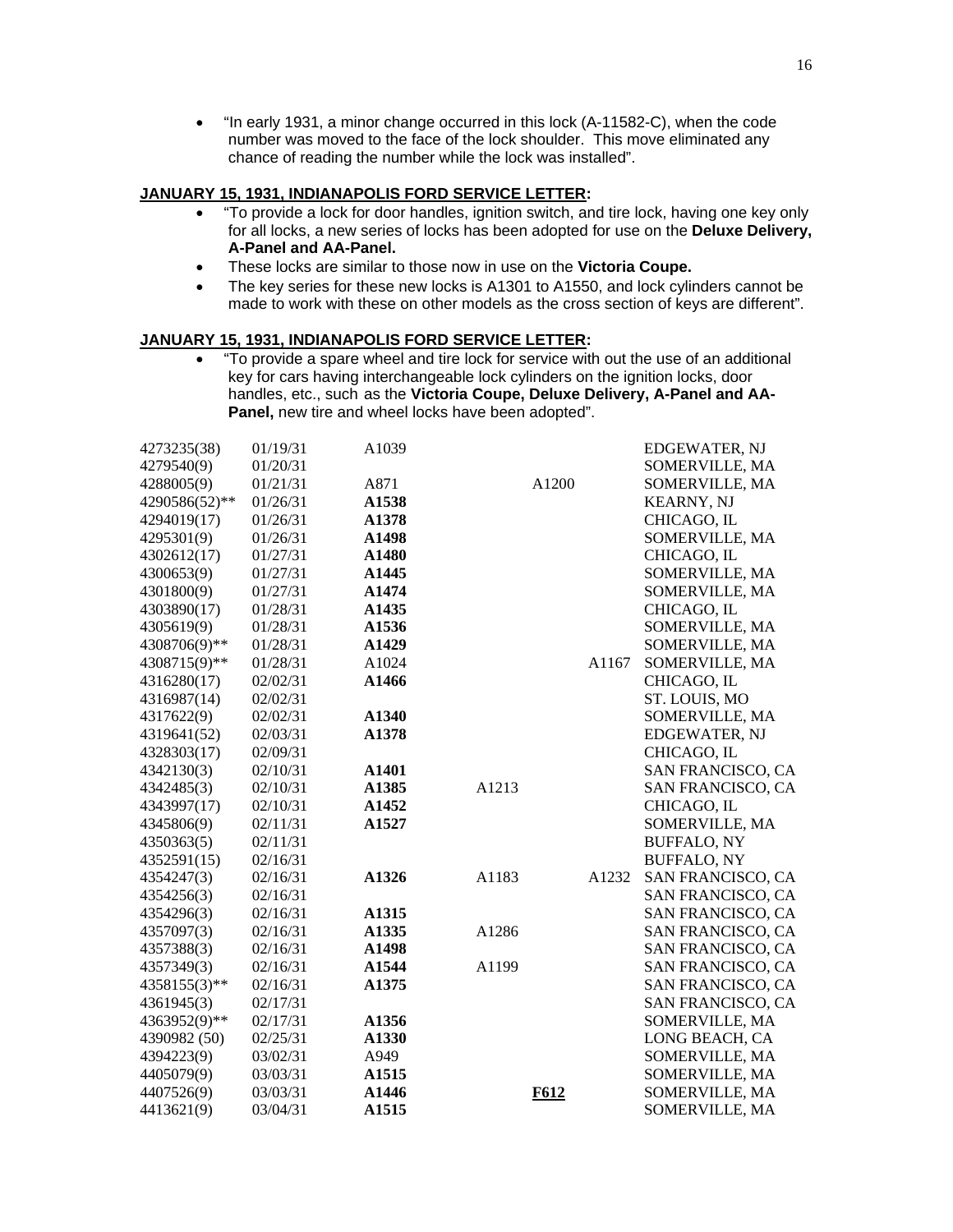| 4415832(52) | 03/09/31 | A1474             |       |       | EDGEWATER, NJ            |
|-------------|----------|-------------------|-------|-------|--------------------------|
| 4423459(52) | 03/10/31 | A <sub>1435</sub> |       |       | EDGEWATER, NJ            |
| 4432044(15) | 03/11/31 |                   |       |       | <b>BUFFALO, NY</b>       |
| 4440020(3)  | 03/16/31 | A <sub>1506</sub> |       |       | <b>SAN FRANCISCO, CA</b> |
| 4440534(3)  | 03/16/31 | A1326             | A1326 | A1284 | <b>SAN FRANCISCO, CA</b> |
| 4445180(3)  | 03/17/31 | A <sub>1534</sub> |       |       | SAN FRANCISCO, CA        |
| 4445563(3)  | 03/17/31 | A <sub>1454</sub> |       |       | SAN FRANCISCO, CA        |
| 4445676(3)  | 03/17/31 | A1381             |       | A1381 | SAN FRANCISCO, CA        |
| 4463054(9)  | 03/18/31 | A <sub>1464</sub> |       |       | SOMERVILLE, MA           |
| 4463767(9)  | 03/18/31 | A <sub>1326</sub> |       |       | SOMERVILLE, MA           |
| 4492820(9)  | 03/24/31 | A <sub>1533</sub> |       |       | SOMERVILLE, MA           |
| 4493293(9)  | 03/24/31 | A1401             |       |       | <b>SOMERVILLE, MA</b>    |

# **MARCH 27, 1931, CHICAGO FORD SERVICE LETTER:**

- "An improved locking arrangement is being provided for the rear door of the **Deluxe Delivery**, Model 130-B.
- Instead of the locking cylinder being in the door handle, a separate lock is assembled in the door lock pillar, thus providing more safety and less possibility of pilfering".

| 4508426(9)<br>4513052(15)<br>4518424(14)<br>4521684(9)<br>4537376(9)               | 03/30/31<br>03/30/31<br>03/31/31<br>04/01/31<br>04/07/31             | A1316<br>A1378<br>A1416                                                                |                                        | SOMERVILLE, MA<br><b>BUFFALO, NY</b><br>ST. LOUIS, MO<br>SOMERVILLE, MA<br><b>SOMERVILLE, MA</b>                |
|------------------------------------------------------------------------------------|----------------------------------------------------------------------|----------------------------------------------------------------------------------------|----------------------------------------|-----------------------------------------------------------------------------------------------------------------|
| 4537400(9)<br>4545096(9)<br>4545157(9)<br>4557654(9)<br>4558987(9)                 | 04/07/31<br>04/08/31<br>04/08/31<br>04/14/31<br>04/14/31             | A <sub>1452</sub><br>A1309<br>A <sub>1513</sub><br>A1391                               | A <sub>1316</sub>                      | SOMERVILLE, MA<br>SOMERVILLE, MA<br>SOMERVILLE, MA<br><b>SOMERVILLE, MA</b><br>SOMERVILLE, MA                   |
| 4566189(40)<br>4578481(9)<br>4581246(9)<br>4585801(9)<br>4592552(9)<br>4602684(23) | 04/15/31<br>04/21/31<br>04/21/31<br>04/22/31<br>04/27/31<br>04/00/31 | A1526<br>A <sub>1520</sub><br>A1416<br>A <sub>1510</sub><br>A1333<br>A <sub>1420</sub> | A <sub>1526</sub><br>A <sub>1420</sub> | <b>UNKNOWN</b><br><b>SOMERVILLE, MA</b><br>SOMERVILLE, MA<br>SOMERVILLE, MA<br>SOMERVILLE, MA<br><b>UNKNOWN</b> |

### **APRIL 27, 1931, INDIANAPOLIS FORD SERVICE LETTER:**

- "A-41618-H deck door locking cylinder and handle assembly will be obsolete when stock is exhausted.
- It will be replaced with A-41605 new style locking handle less cylinder and A-11569 lock set".

| 4608846(9)  | 04/29/31 | A1446             |                   |       | SOMERVILLE, MA    |
|-------------|----------|-------------------|-------------------|-------|-------------------|
| 4608931(9)  | 04/29/31 |                   |                   |       | SOMERVILLE, MA    |
| 4609796(9)  | 04/29/31 |                   |                   |       | SOMERVILLE, MA    |
| 4611731(2)  | 04/29/31 |                   |                   |       | EDGEWATER, NJ     |
| 4613508(7)  | 05/04/31 |                   |                   |       | EDGEWATER, NJ     |
| 4622036(9)  | 05/05/31 | A1487             |                   |       | SOMERVILLE, MA    |
| 4622199(9)  | 05/05/31 | A807              | A <sub>1352</sub> |       | SOMERVILLE, MA    |
| 4623065(5)  | 05/05/31 | A <sub>1309</sub> | A1309             | A1309 | ST. LOUIS, MO     |
| 4624408(10) | 05/05/31 | A <sub>1471</sub> |                   |       | ST. LOUIS, MO     |
| 4632536(26) | 05/06/31 |                   |                   |       | OKLAHOMA CITY, OK |
| 4637301(9)  | 05/11/31 | A <sub>1521</sub> |                   |       | SOMERVILLE, MA    |
| 4647150(9)  | 05/13/31 | A <sub>1346</sub> |                   |       | SOMERVILLE, MA    |
| 4666153(3)  | 05/19/31 | A <sub>1511</sub> |                   |       | SAN FRANCISCO, CA |
|             |          |                   |                   |       |                   |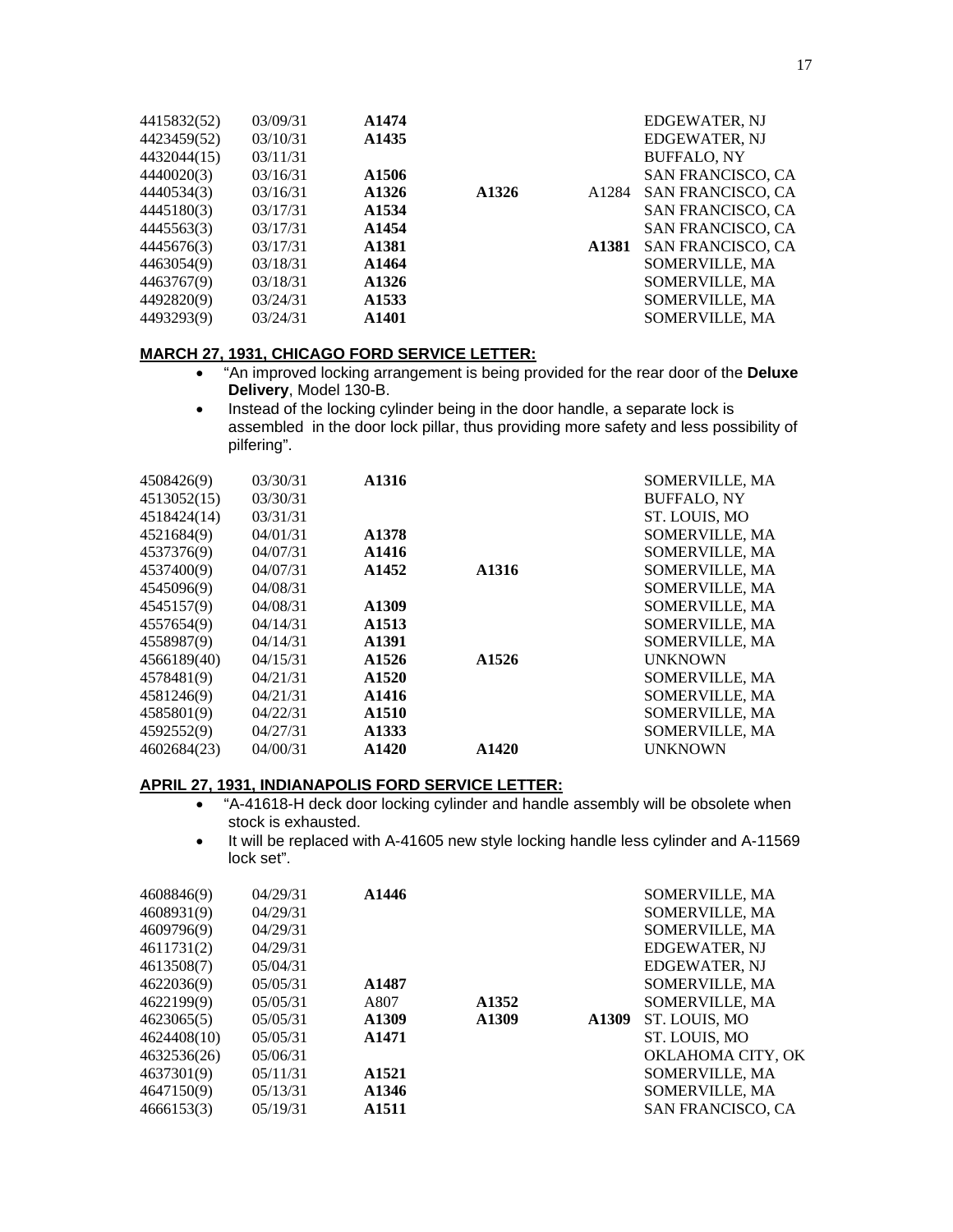| 4676355(11) | 05/25/31 | A1399             | DETROIT. MI                    |
|-------------|----------|-------------------|--------------------------------|
| 4698435(24) | 06/01/31 | A <sub>1393</sub> | <b>B441 &amp; CHICAGO. IL.</b> |
|             |          |                   | <b>B443</b>                    |
| 4710586(14) | 06/08/31 |                   | ST. LOUIS. MO                  |

# **(C): "KEYING YOUR MODEL A":**

• "The code number (of the key) was moved to the body of the (ignition) lock to make it more secure in mid 1931. All locks with the code number in this location use the later style key".

# **JUNE 28, 1931, FORD SERVICE BULLETIN:**

- "A change has been made in the location of the screw which fastens the remote control connecting link to the door unit.
- This change has been made in all door locks using the following bodies: **160-A. B and C Sedans, 190-A Victoria Coupe, 79-B "A" Panel Delivery, 225-A "A" Panel Delivery Drop Floor, 85-B "AA" Panel Delivery 131-1/2" Wheel Base".**

# **JULY 8, 1931, INDIANAPOLIS FORD SERVICE LETTER:**

- "The ignition lock and conduit assembly, A-11575-E, has been changed as follows:
	- Three longitudinal lugs have been added on the inside of the lock body to prevent the lock cylinder from being driven out by thieves thus closing the ignition circuit contacts.
	- Also it is specified that the serial number is to be stamped on the front vertical face of the lock cylinder body instead of the top face of the nickel plated cap to prevent thieves from providing a duplicate key".
- (These two changes were not incorporated at the same time. Therefore the change in the lugs cannot be identified by the change in location of the serial number).

| 4759897(9)   | 07/13/31 | A <sub>1449</sub> |
|--------------|----------|-------------------|
| 4767837(9)   | 07/20/31 | A <sub>1525</sub> |
| 4768882(9)   | 07/20/31 | A <sub>1358</sub> |
| 4769729(3)** | 07/20/31 | A1482             |
| 4813613(3)   | 09/23/31 | A <sub>1507</sub> |
| 4817032(9)** | 09/24/31 | A <sub>1354</sub> |
| 4818396(1)** | 09/28/31 | A1386             |
| 4820692(9)   | 09/29/31 |                   |
| 4844012(3)** | 02/28/32 |                   |

4759897(9) 07/13/31 **A1449** SOMERVILLE, MA 4767837(9) 07/20/31 **A1525** SOMERVILLE, MA 4768882(9) 07/20/31 **A1358** SOMERVILLE, MA 4769729(3)\*\* 07/20/31 **A1482** SAN FRANCISCO, CA 4813613(3) 09/23/31 **A1507** SAN FRANCISCO, CA 4817032(9)\*\* 09/24/31 **A1354** SOMERVILLE, MA 4818396(1)\*\* 09/28/31 **A1386** LOWVILLE, NY\* 4820692(9) 09/29/31 SOMERVILLE, MA SAN FRANCISCO, CA

# **I WISH TO THANK THE FOLLOWING PUBLICATIONS AND PEOPLE FOR THEIR CONTRIBUTIONS TO THE ABOVE STUDY:**

- 1. Peter Winnewisser
- 2. The Restorer
- 3. Lynn White
- 4. Tom Wesenberg
- 5. Ebay
- 6. Model A News
- 7. Clem Clement
- 8. Steve Plucker
- 9. Richmond Bell